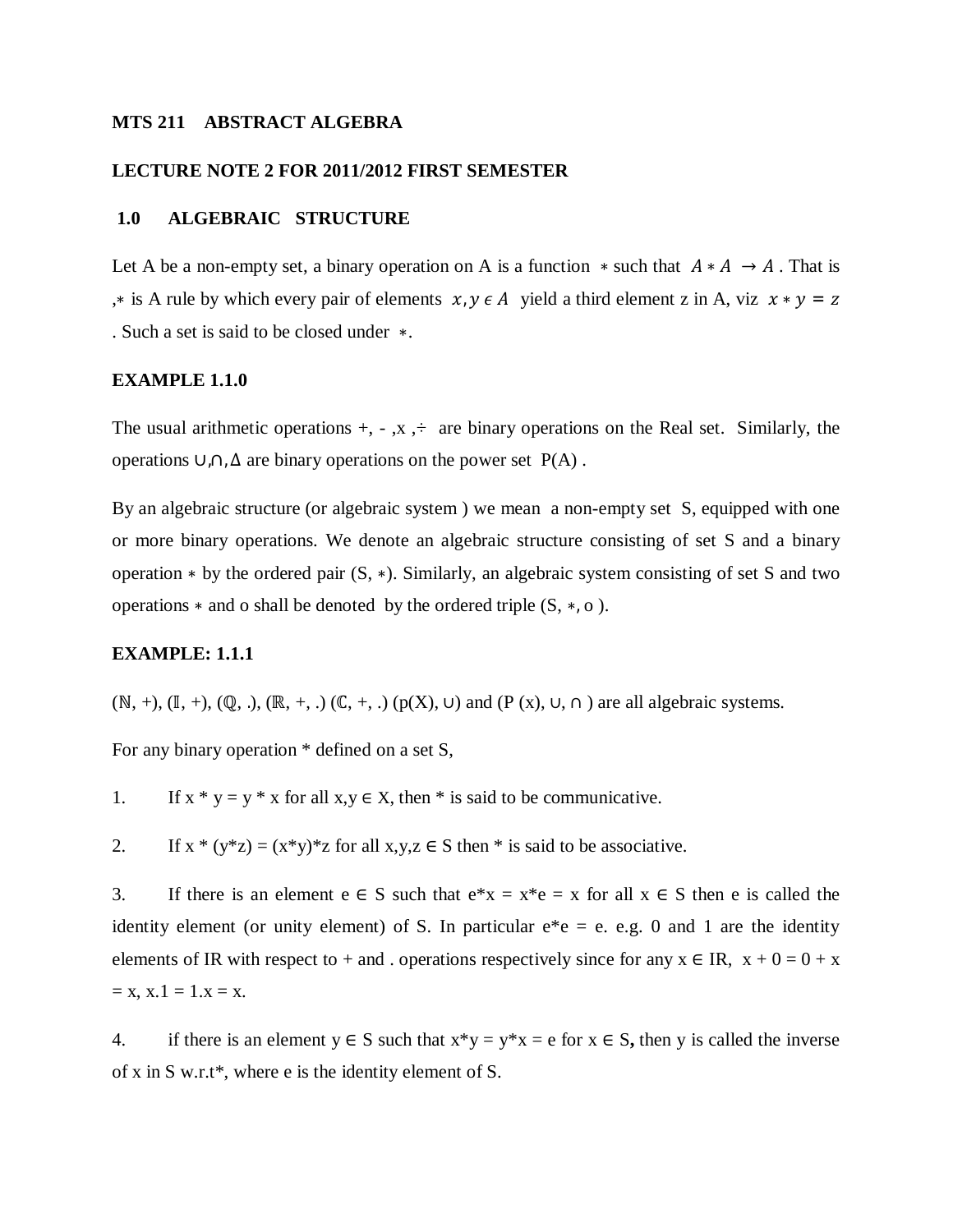5. If  $*$  and o are operations defined on S we say that o is left distributive over  $*$  if

 $x \circ (y * z) = x \circ y * x \circ z$  for all  $x, y, z \in S$ 

and o is right distributive over \* if

 $(x*y)$  o  $z = x o z * y o z$  for all  $x,y,z \in S$ .

If o is both left and right distributive over \* we simply say o is distributive over \*.

## **1.2 THE STRUCTURE OF GROUPS**

## **1.2.1 DEFINITION AND EXAMPLES OF GROUPS**

An algebraic structure  $(G,^*)$  is called a group if it satisfies the following properties

1. \* is closed in G

2.  $*$  is associative

3. the identity element exists

4. the inverse of each element of G exists.

A system satisfying only properties 1 and 2 is called a semi group.

A semi-group in which the identity element exists is called a monoid.

Now, if in addition to properties  $1 - 4$ , we also have

5.  $*$  is commutative, then  $(G, *)$  is called an abelian or commutative group.

## **EXAMPLE 1.2.1.0**

It can easily be verified that  $(\mathbb{I}, +)$ ,  $(\mathbb{R}, +)$ ,  $(\mathbb{C}, +)$  and  $(\mathbb{R}^*, \cdot)$  are all abelian groups.  $(\mathbb{N}, +)$  is not a group since it has no inverse for its elements.

## **EXAMPLE 1.2.1.1**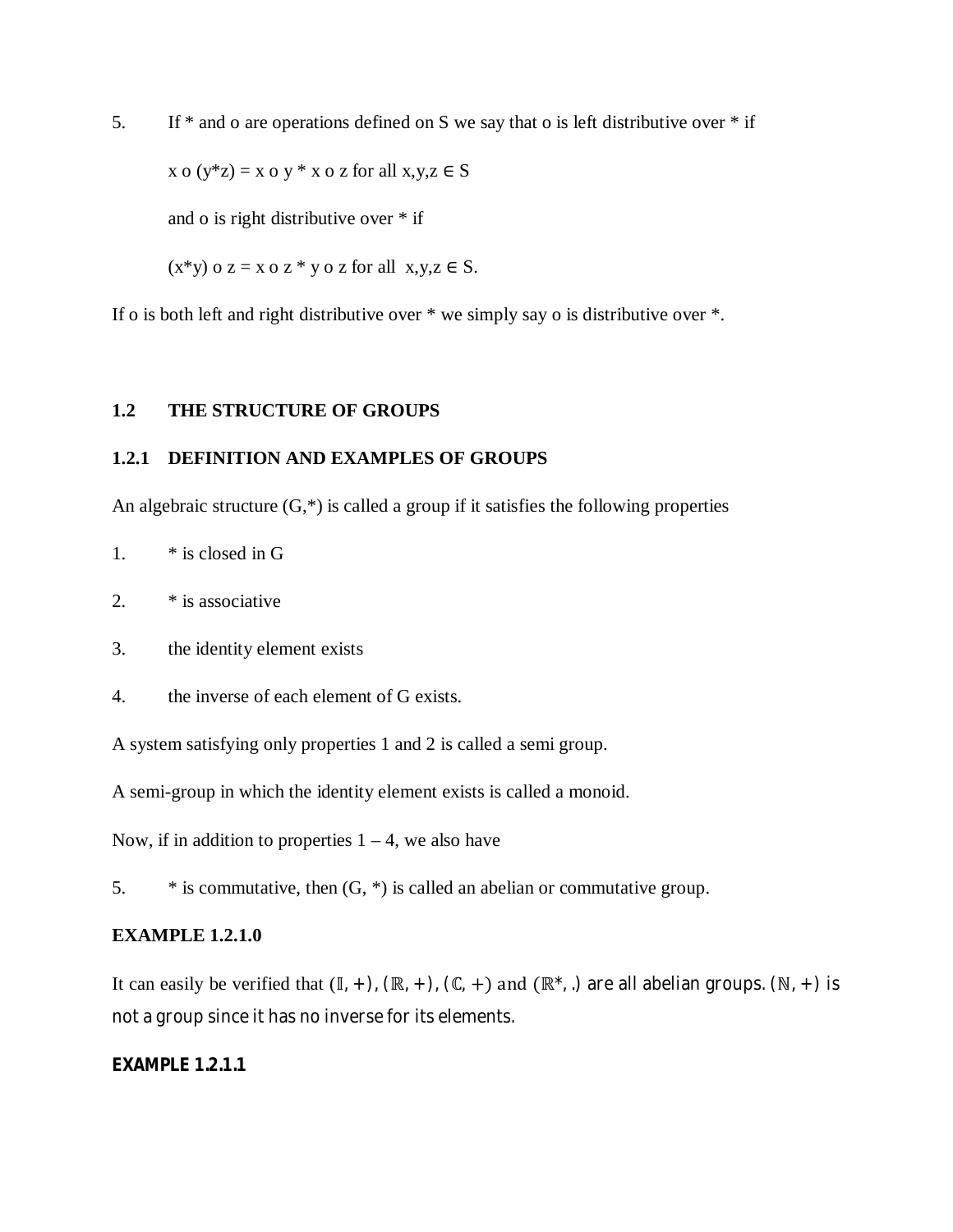Let G = {  $f_1, f_2, ..., F_6$ } and  $x \in R - \{0.1\}$  where  $f_1(x) = x$ ,  $f_2(x) = \frac{1}{x}$ ,  $f_3(x) = 1 - x$ 

$$
f_4(x) = \frac{x-1}{x}
$$
,  $f_5(x) = \frac{x}{x-1}$ ,  $f_6(x) = \frac{1}{1-x}$ 

If we define the binary operation o to be that of functional composition, then (G,o) is a nonabelian group as can be deduced from the composition table below.

|                | $f_1$          | f <sub>2</sub>                 | $f_3$          | $f_4$          | f <sub>5</sub> | $f_6$          |
|----------------|----------------|--------------------------------|----------------|----------------|----------------|----------------|
|                | $f_1$          | f <sub>2</sub>                 | $f_3$          | $f_4$          | $f_5$          | $f_6$          |
| f <sub>2</sub> | f <sub>2</sub> | f <sub>1</sub><br>$\mathbf{r}$ | $f_6$          | f <sub>5</sub> | f <sub>4</sub> | $f_3$          |
| $f_3$          | $f_3$          | $f_4$                          | $f_1$          | f <sub>2</sub> | $f_6$          | f <sub>5</sub> |
| $f_4$          | $f_4$          | $f_3$                          | $f_5$          | $f_6$          | f <sub>2</sub> | $f_1$          |
| $f_5$          | $f_5$          | $f_6$                          | $f_4$          | $f_3$          |                | f <sub>2</sub> |
| $f_6$          | $f_6$          | $f_5$                          | $\mathrm{f}_4$ | $\mathrm{f}_1$ | f <sub>2</sub> | $f_3$          |

(G, 0) is not abelian since for example

$$
(f_2 \circ f_6) x = f_2 (f_6(x)) = f_2(\frac{1}{1-x}) = \frac{1}{1/(1-x)} = 1 - x = f_3(x)
$$

But  $(f_6 \circ f_2)(x) = f_6(f_2(x)) = f_6(\frac{1}{x})$  $\frac{1}{x} = \frac{1}{1-x}$  $1 - \frac{1}{x}$  $\mathcal{X}$  $=$   $\frac{1}{\pi}$  $\frac{1}{x-1} = f_5(x)$ 

Which implies f<sub>2</sub> o f<sub>6</sub>  $\neq$  f<sub>6</sub> o f<sub>2</sub>

#### **EXAMPLE 1.2.1.2**

If we define addition modulo n (i.e.  $+_{n}$ ) on the set  $\mathbb{I}_{n}$  as  $\overline{a} + \overline{b} = \overline{b} + \overline{a} = \overline{c}$  for all  $a, b \in \mathbb{I}_{n}$ 

Then  $(\mathbb{I}_n, +_n)$  forms a group called the group of residue classes modulo n.

Similarly, it can be shown that the set of residues (or representatives)  $\{0,1,2,...,n-1\}$  under addition modulo n defined by  $a +_n b = c$  for all a,b in the set (where c is the remainder when a + b is divided by n) is also a group. It is called the "group of integers modulo n."

### **1.2.2 ELEMENTARY PROPERTIES OF A GROUP**

For any group  $(G, * )$  the following properties are satisfied: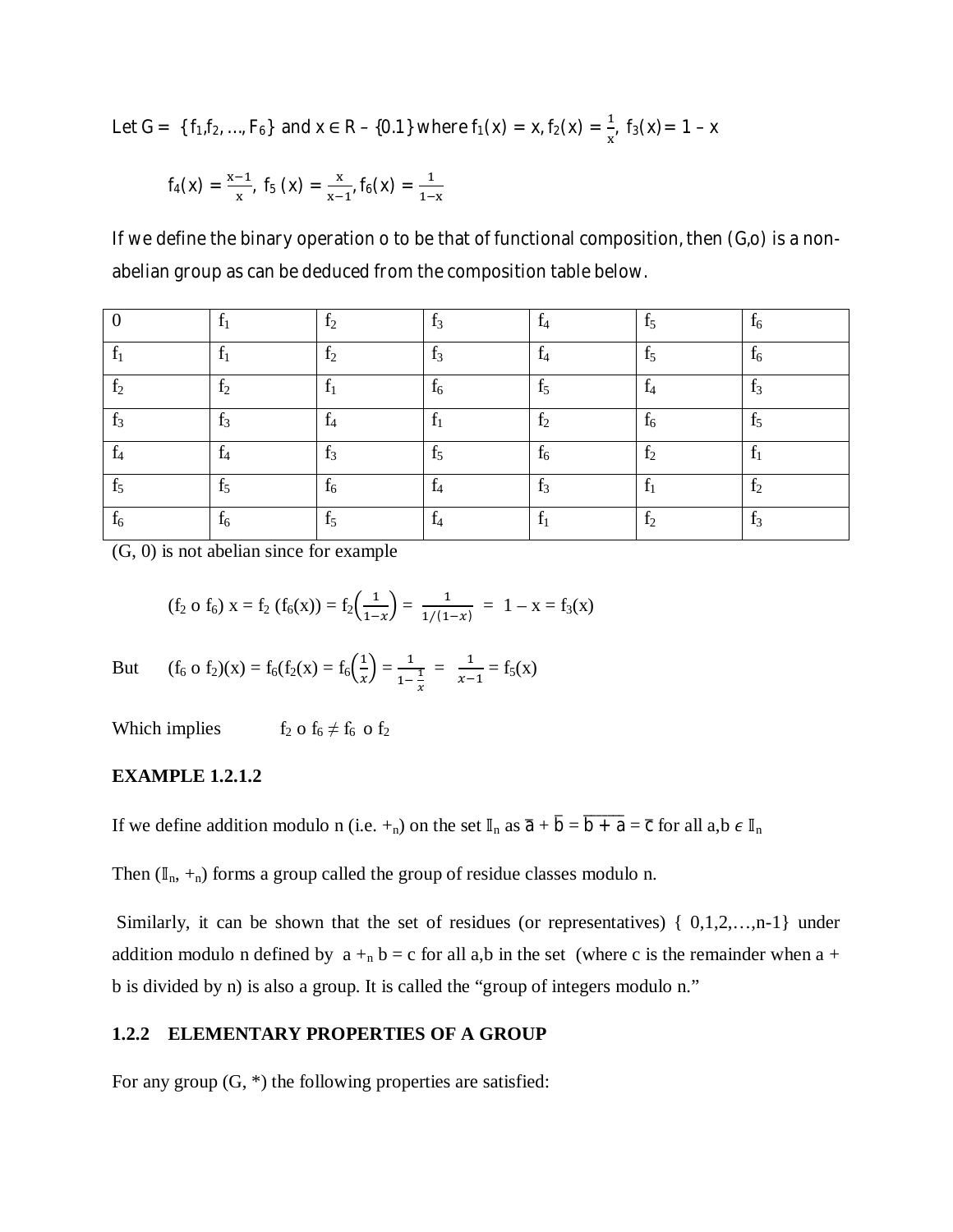- 1. The identity element of the group is unique
- 2. Each element in the group has a unique inverse
- 3. The inverse of the inverse of an element is the element itself i.e. if a  $\epsilon G$ , then  $(a^{-1})^{-1} = a$
- 4. If a,b  $\epsilon$  G then  $(ab)^{-1} = b^{-1}a^{-1}$ . This is called the reversal law.
- 5. If a,b,c are elements of a group  $(G, * )$  then the cancellation laws hold. That is
	- i.  $a^*c = b^*c$  implies  $a = b$  (Right cancellation law)
	- ii.  $c^*a = c^*b$  implies  $a = b$  (Left cancellation law)

6. If a,b  $\epsilon$  G, then there exists unique elements x and y in G such that  $ax = b$  and  $ya = b$  have unique solutions in  $(G, *).$ 

## **1.2.3 FINITE AND INFINITE GROUPS**

If a group consists of a finite number of elements, it is called a finite group, otherwise the group is infinite. E.g.  $(G,.)$  in example 1.2.1.1 is finite while  $(\mathbb{I}, +)$  is infinite.

## **1.2.4 ORDER OF A GROUP AND OF ITS ELEMENTS**

If a group  $(G, .)$  is finite, the number of elements in the group is called the order of the group denoted  $|G|$  or  $o(G)$ .

If x is an element of  $(G, o)$  finite or infinite then the order of x is the least positive integer n such that  $x^n = e$ . e.g. the order of the group  $({1, a, a^2, ..., a^5},.)$ 

### **1.3 SUBGROUPS AND COSETS**

A non-empty subset H of a group (G, .) is called a subgroup of (G, o) if (H, o) is itself a group. We call H a complex.

## **EXAMPLE 1.3.0**

 $(II, +)$  is a subgroup of  $(\mathbb{Q}, +)$  and  $(\mathbb{Q}, +)$  is a subgroup of  $(\mathbb{R}, +)$ .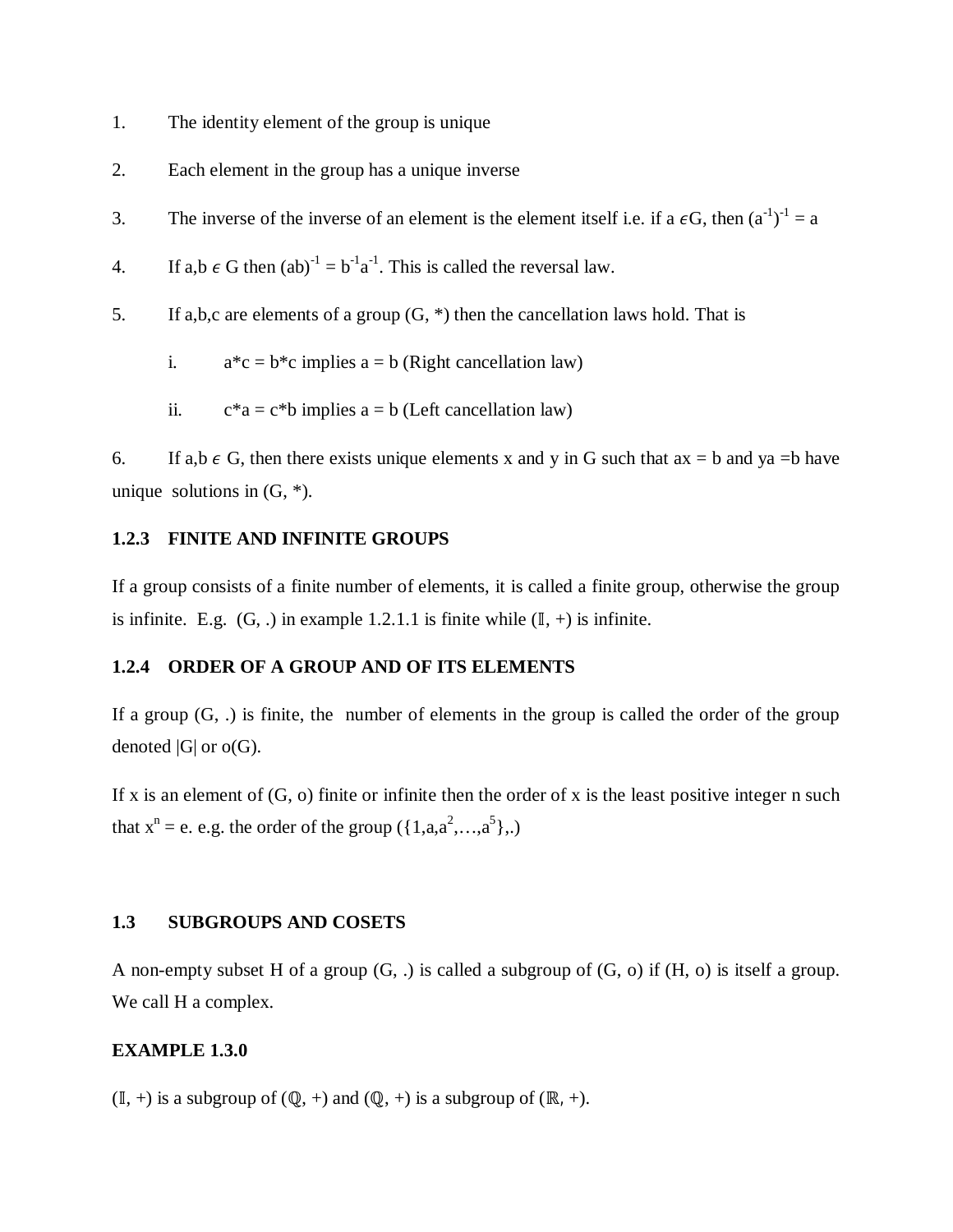Obviously, any group  $(G, * )$  has at least two subgroups viz  $(G, * )$  and  $({e}, * )$  where e is the identity element in G. These two subgroups are called trivial subgroups of (G,\*). Any other subgroup of  $(G,*)$  is non-trivial.

Also, the intersection of two subgroups of  $(G,*)$  is also a subgroup. However if  $(H_1, *)$  and  $(H_2, *)$ \*) are subgroups of  $(G,*)$  then  $(H_1UH_2,*)$  is a subgroup of  $(G,*)$  iff  $H_1 \text{ c } H_2$  or  $H_2 \text{ c } H_1$ . Also if  $(H_1, *)$  is an arbitrary indexed collection of subgroups of  $(G, *)$  then  $(\bigcap H_1, *)$  is also a subgroup.

### **THEOREM 1.3**

The necessary and sufficient conditions that a complex H is a subgroup of a group  $(G, * )$  are:

(i)  $H \neq \emptyset$ 

(ii) for every a,b in H,  $ab^{-1}$  is also in H.

#### **1.3.1 CENTRE OF A SUBGROUP**

The centre of a subgroup  $(G,^*)$  denoted  $c(G)$  is the subset of G containing those elements which commute with all elements of G i.e.  $c(G) = \{x \in G : xg = gx \text{ for all } g \in G\}.$ 

#### **1.3.2 COSETS OF A SUBGROUP**

If  $(G, *)$  is a group and  $(H, *)$  is its subgroup, then the collection

 $H^*a = \{ h^*a: a \in G, h \in H \}$  is called the right Coset of H in G, and

 $a*H = \{a*h: a \in G, h \in H\}$  is called the left Coset of H in G.

If e is the identity element in  $(G, *),$  then since He = eH, H is itself a Coset.

For any Cosets aH and bH where  $a,b \in G$ 

aH = bH iff a $\epsilon$ bH. If a∉bH then aH  $\neq$  bH.

Hence, two left (or right) Cosets are either identical or disjoint; and so the left (or right) Cosets of a subgroup H of G forms a partition of G.

The number of left (or right) Cosets of H in G is called the index of H in G, denoted (G:H).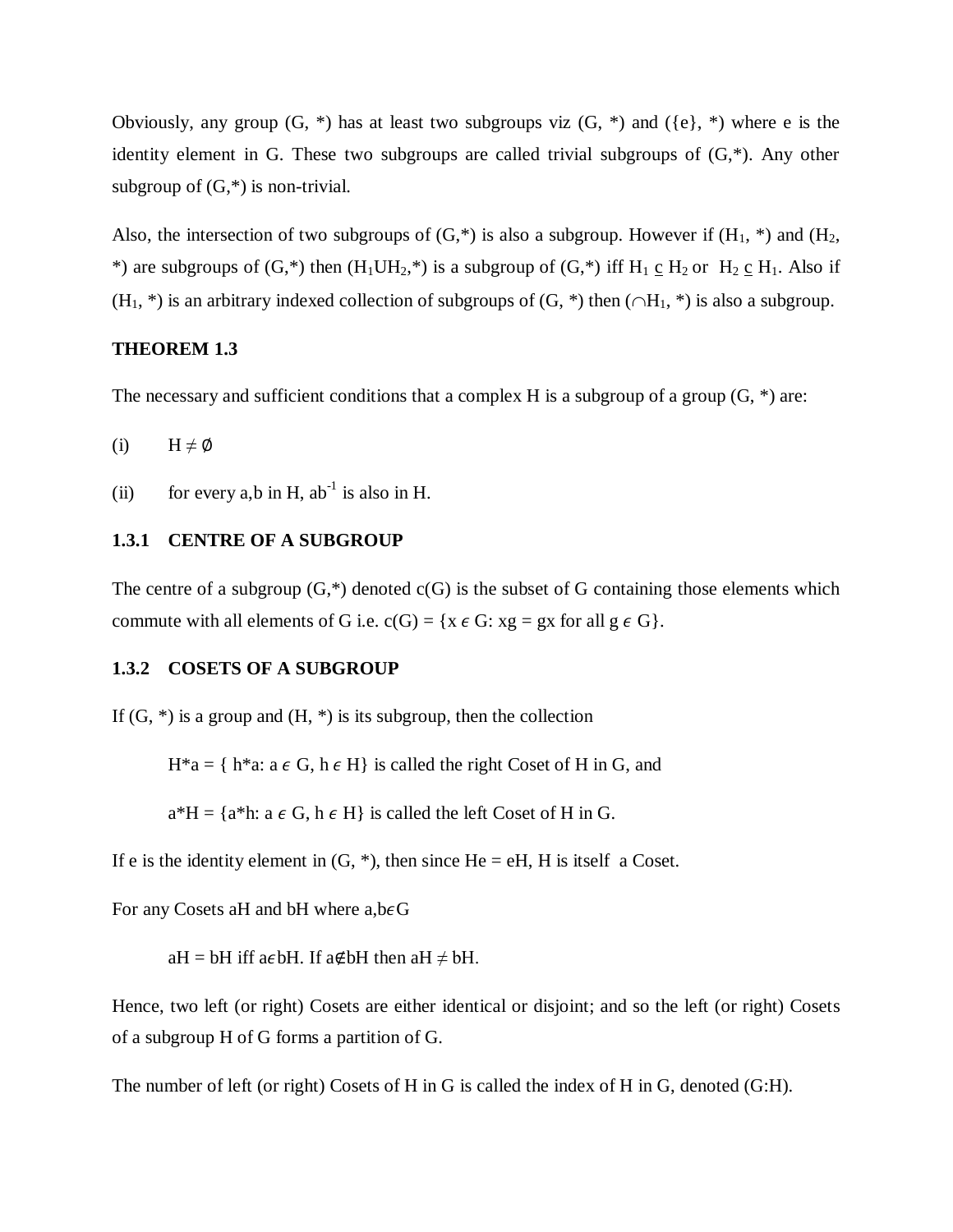## **EXAMPLE 1.3.2.1**

Find the Cosets of the additive subgroup (2  $\mathbb{I}$ , +) of the additive group ( $\mathbb{I}$ , +).

## **Solution:**

The set  $\mathbb{I} = \{..., -3, -2, -1, 0, 1, 2, ...\}$ 

$$
2 \mathbb{I} = \{ \dots, -6, -4, -2, 0, 2, 4, \dots \}
$$

If a  $\epsilon \mathbb{I}$ , then the Cosets of  $2\mathbb{I}$  in  $\mathbb{I}$  corresponding to a is  $2\mathbb{I} + a$ . Since the group is abelian  $\mathbb{I} + a =$  $a + I$ , therefore

$$
2\mathbb{I} + 0 = \{ \{..., -6, -4, -2, 0, 2, 4, ...\}
$$

$$
= 2\mathbb{I} = 2\mathbb{I} + 2 = 2\mathbb{I} + 4 ... \text{ etc.}
$$

$$
2\mathbb{I} + 1 = \{..., -5, -3, -1, 1, 3, 5, ...\}
$$

$$
= 2\mathbb{I} + 3 = 2\mathbb{I} + 5 = ... \text{ etc.}
$$

Hence the distinct Cosets of  $(2\mathbb{I}, +)$  in  $(\mathbb{I}, +)$  are  $2\mathbb{I}$  and  $2\mathbb{I} + 1$ ; obviously  $\mathbb{I} = 2\mathbb{I}$  U  $(2\mathbb{I} + 1)$ 

## **THEOREM 1.3.1**

The order of every subgroup  $(H, * )$  of a finite group  $(G, * )$  is a divisor of the order of the group.

## **PROOF 1.3**

Suppose the order of  $(G, * )$  is n and the order of the subgroyup  $(H, * )$  is m, then by considering the set of all right cosets of H in G where  $H = \{ h_1, h_2, ..., h_m \}$ , since G is finite, the number of right cosets of H in G is finite. Let the number of (distinct) right cosets be k.

Since the right cosets form a partition of G, the number of elements in G (i.e. n) will be equal to the number of elements in all the k right cosets having m elements each. Therefore,

$$
N=m.k\Longrightarrow k={}^n\text{/}m
$$

## **1.3.3 NORMAL SUBGROUP**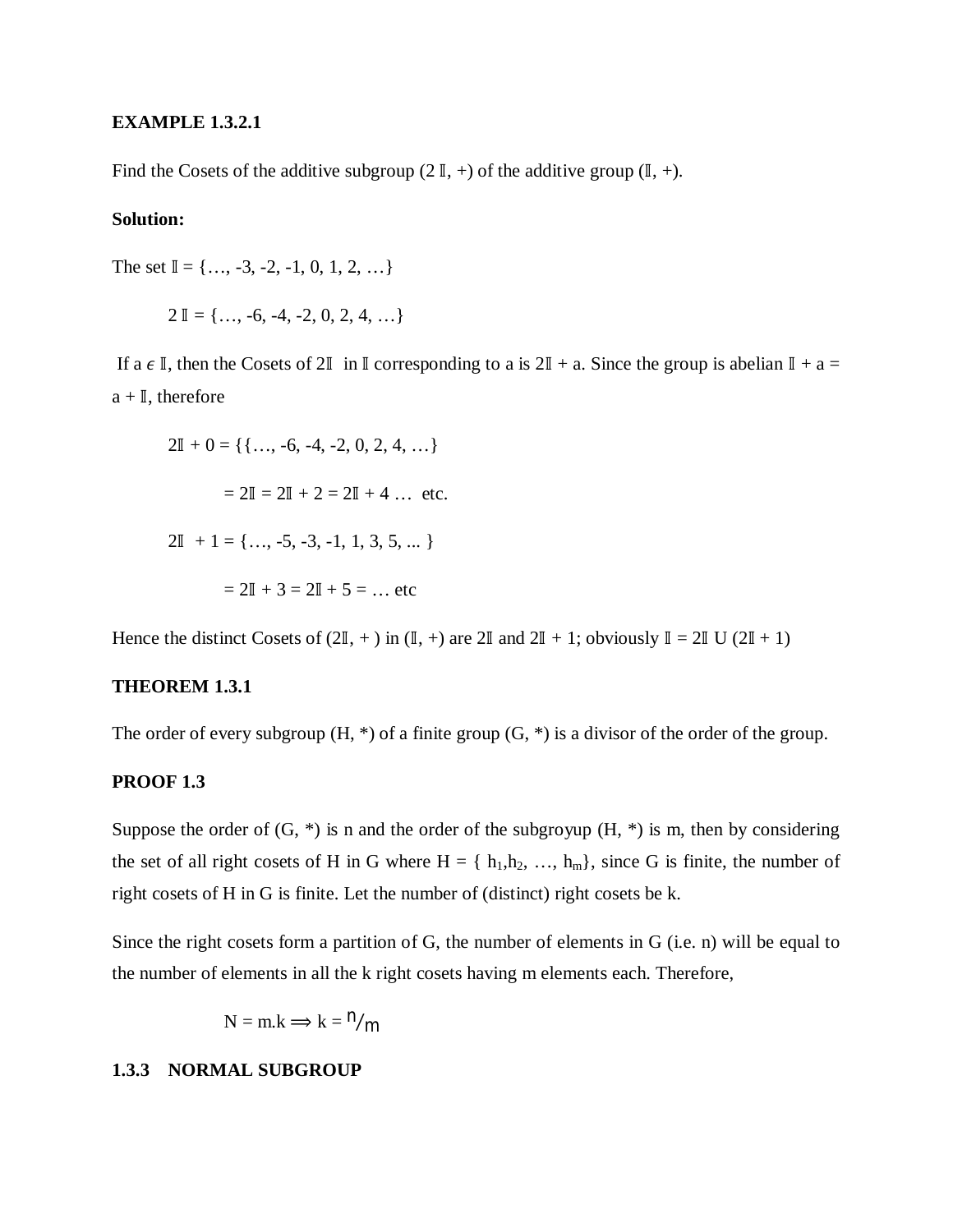If (H, \*) is a subgroup of (G, \*) we say H is normal in G denoted H  $\Delta$  G if for all g  $\epsilon$  G, gHg<sup>-1</sup> = H.

From this definition we can verify that the subgroup of every abelian group is normal. Also, H is normal (invariant) if every left cosets of H is also a right coset of H in G. subgroup H, we can easily talk of cosets of H in G without specifying whether right or left.

The trivial subgroups are obviously normal, and so any group having no normal subgroup except the trivial ones is called a simple group.

## **EXAMPLE 1.3.3.1**

If in example 1.2.1.1, we define a subset  $H = \{f_1, f_4, f_6\}$  then  $(H, o)$  is a normal subgroup of  $(G, o)$ since  $f_k$  oH = { $f_1, f_4, f_6$ } = Ho $f_k$  for Thus in a normal

 $k = 1,4,6.$ 

Similarly, the subgroup (2 $\mathbb{I}$ , +)  $\Delta$  ( $\mathbb{I}$ , +), and the subgroup (R, +)  $\Delta$  ( $\mathbb{C}$ , +).

## **1.3.4 FACTORS OF QUOTIENT GROUP**

If  $(H, *)$  is a normal subgroup of  $(G, *)$  and we define multiplication of cosets as:

 $H_a \odot H_b = H_a \odot b$ 

then the set of all cosets of H denoted G/H forms a group under this composition, and is called the factor group (or quotient group) relative to H, viz  $(G/H, \circledast)$ .

Similarly, if we define addition of cosets as  $H_a + H_b = H_{a+b}$  then  $(G/H, +)$  is quotient group.

## **EXAMPLE 1.3.4.1**

The set of cosets  $R/\mathbb{I}$  is a quotient group w.r.t. multiplication.

#### **1.4 GROUP HOMOMORPHISMS**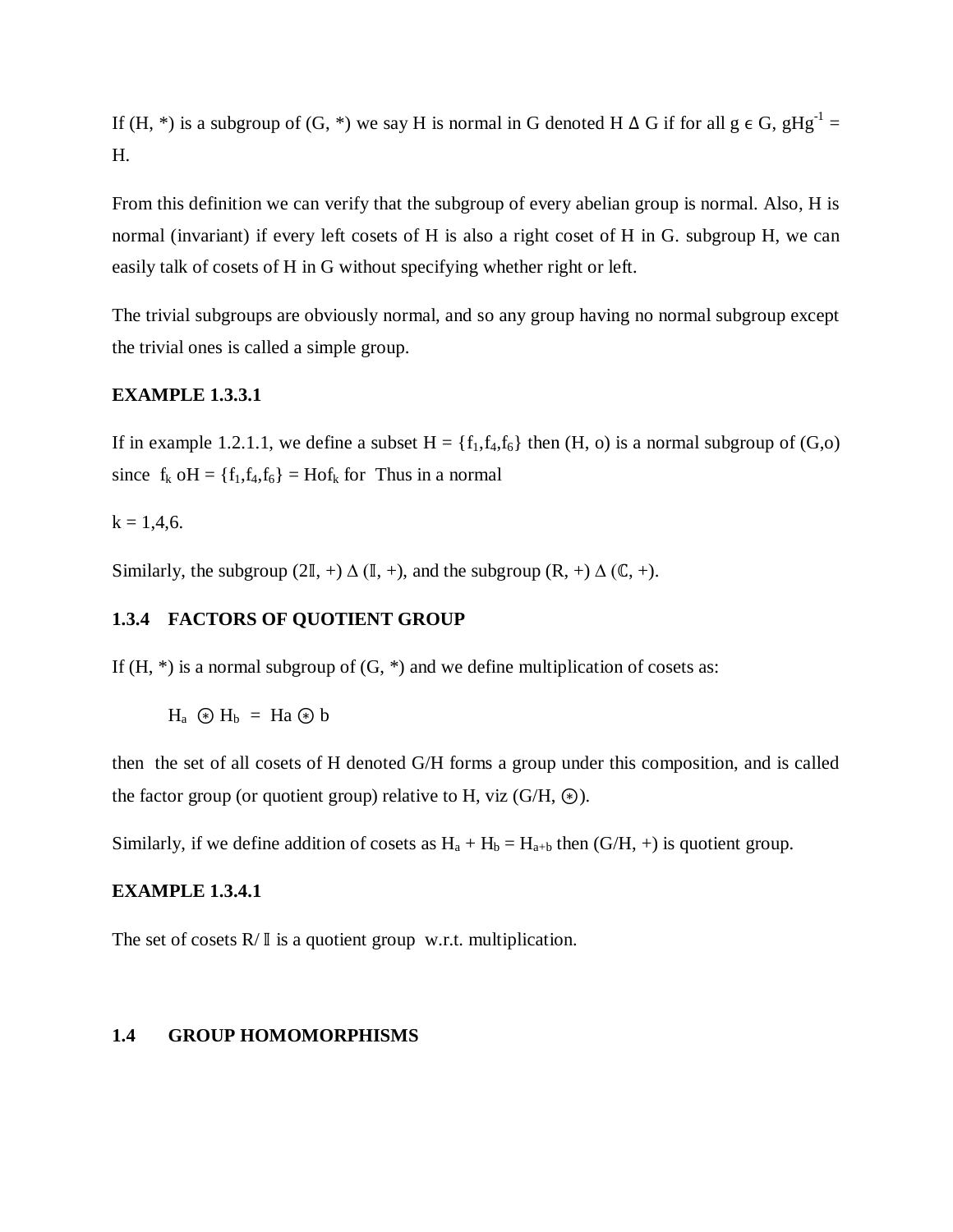A mapping f:G  $\rightarrow$  G<sup>1</sup> from a group (G,  $\circledast$ ) into another group (G<sup>1</sup>, \*) is called a homomorphism if for all  $x,y \in G$ .

$$
F(x^{\odot}y) = f(x)^*f(y)
$$

where  $\mathcal{P}$  and  $*$  are the binary operations in G and G<sup>!</sup> respectively.

Thus, we see that homomorphism is an operation preserving mapping.

## **EXAMPLE 1.4.1**

Let  $(R^*,^*)$  be the group of all positive real numbers under multiplication and let  $(R, +)$  be the group of all real numbers under addition.

If we define f:  $R^+ \rightarrow R$  by

$$
f(x) = log_{10}x
$$

then f is a homomorphism since for any  $x, y \in R^+$ 

$$
f(x,y) = log(x,y)
$$
  
= log(x) + log (y) = f(x) + f(y)

#### **EXAMPLE 1.4.2**

Suppose G is a group and N  $\Delta$  G and we define the mapping f: G  $\rightarrow$  G/N by

$$
f(g) = N_g
$$
 for all  $g \in G$ 

then f is a homomorphism of G onto G/N since

$$
f(g_1.g_2) = N(g_1.g_2)
$$
 for  $g_1,g_2 \in G$ 

$$
= Ng_1 Ng_2 = f(g_1)f(g_2).
$$

## **1.4.1 KERNEL OF HOMOMORPHISM**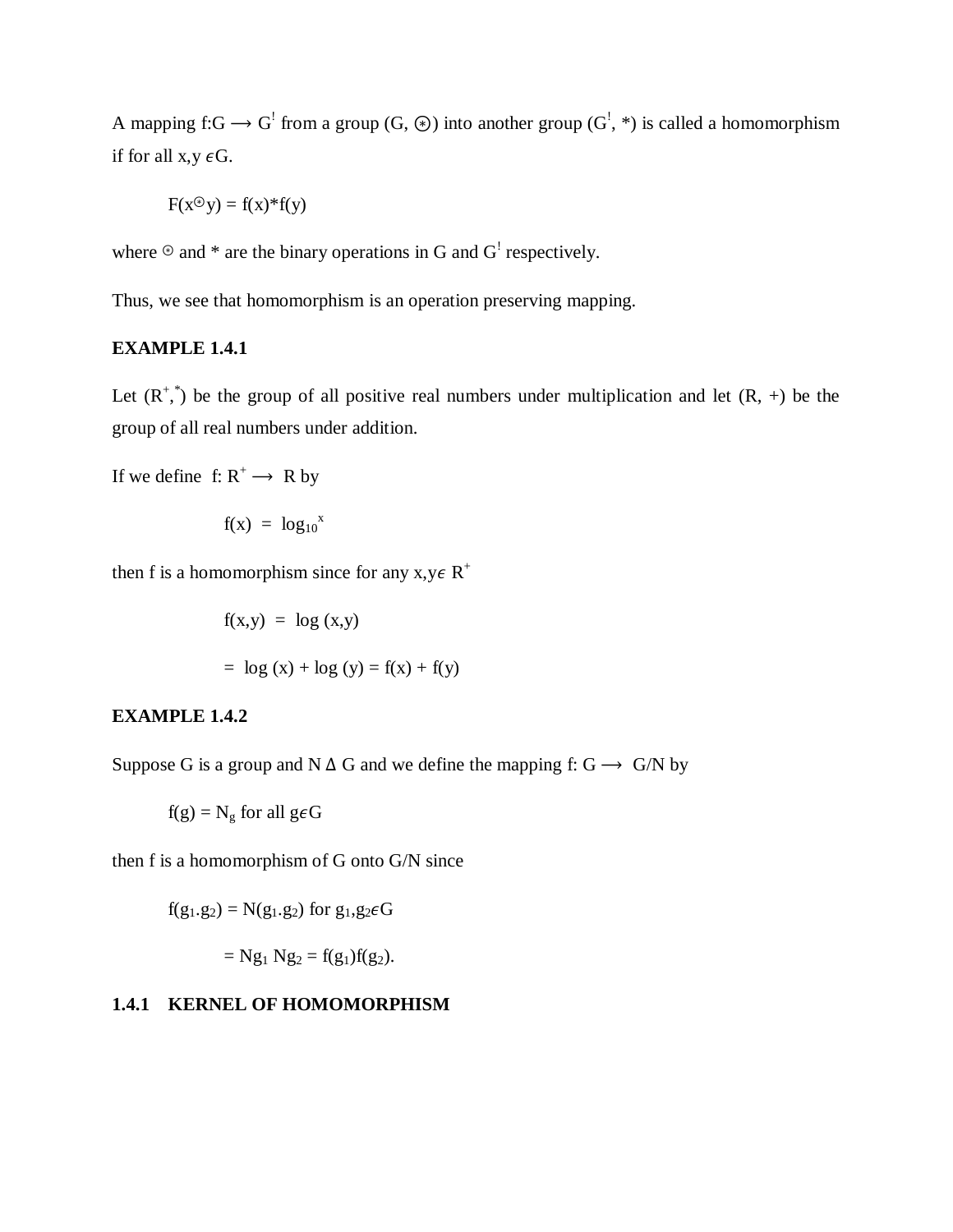If f is a homomorphism of G into  $G'$  then Kernel of f (denoted Ker. (f)) is a subset of G containing those elements which are mapped by f to the identity element of  $G^!$ . i.e. Ker = {g $\epsilon G$ :  $f(g) = e^{i}$  where  $e^{i}$  is the identity element of  $G^{!}$  }

# **1.4.2 ISOMORPHISM AND OTHER HOMOMORPHISMS**

A homomorphism f: $G \rightarrow G^!$  is called an epimorphism if f is onto i.e. if f(G) =  $G^!$ 

If f:  $G \rightarrow G'$  is one-to-one then f is called a monomorphism.

A homomophism f:  $G \rightarrow G^{\dagger}$  is called an isomorphism if f is one-to-one and onto, thus we say G is isomorphic (denoted  $\cong$ ) to G<sup>!</sup>.

A homomorphism f:  $G \rightarrow G$  (i.e. G into itself) is called an endomorphism.

If f:  $G \rightarrow G$  is isomorphic and onto then f is called an automorphism.

#### **EXAMPLE 1.4.2.1**

Let  $f: \mathbb{I} \longrightarrow \mathbb{R} - \{o\}$  defined by

 $F(n) = \{^{1 \; if \; n \; is \; an \; even \; integer} \} \nonumber$ 

Then f is clearly a homomorphism, and

Ker.(f) =  $\{n \in \mathbb{I} : f(n) = 1\} = \mathbb{I}_{\infty}$  (even integers) while the direct image  $f(\mathbb{I}) = \{1, -1\}$ 

### **REMARKS**

If f:G  $\rightarrow$ G<sup>1</sup> is a homomorphism with kernel K then k  $\Delta$ G. Also if e and e<sup>1</sup> are the identity elements of G and  $G'$  then

(i)  $f(e) = e^{!}$ 

- (ii)  $f(a^{-1}) = [f(a)]^{-1}$  for all  $a \in G$
- (iii) if the order of a  $\epsilon G$  is finite and divides the order of a.

### **THEOREM 1.4.2.1 (Fundamental Homomorphism)**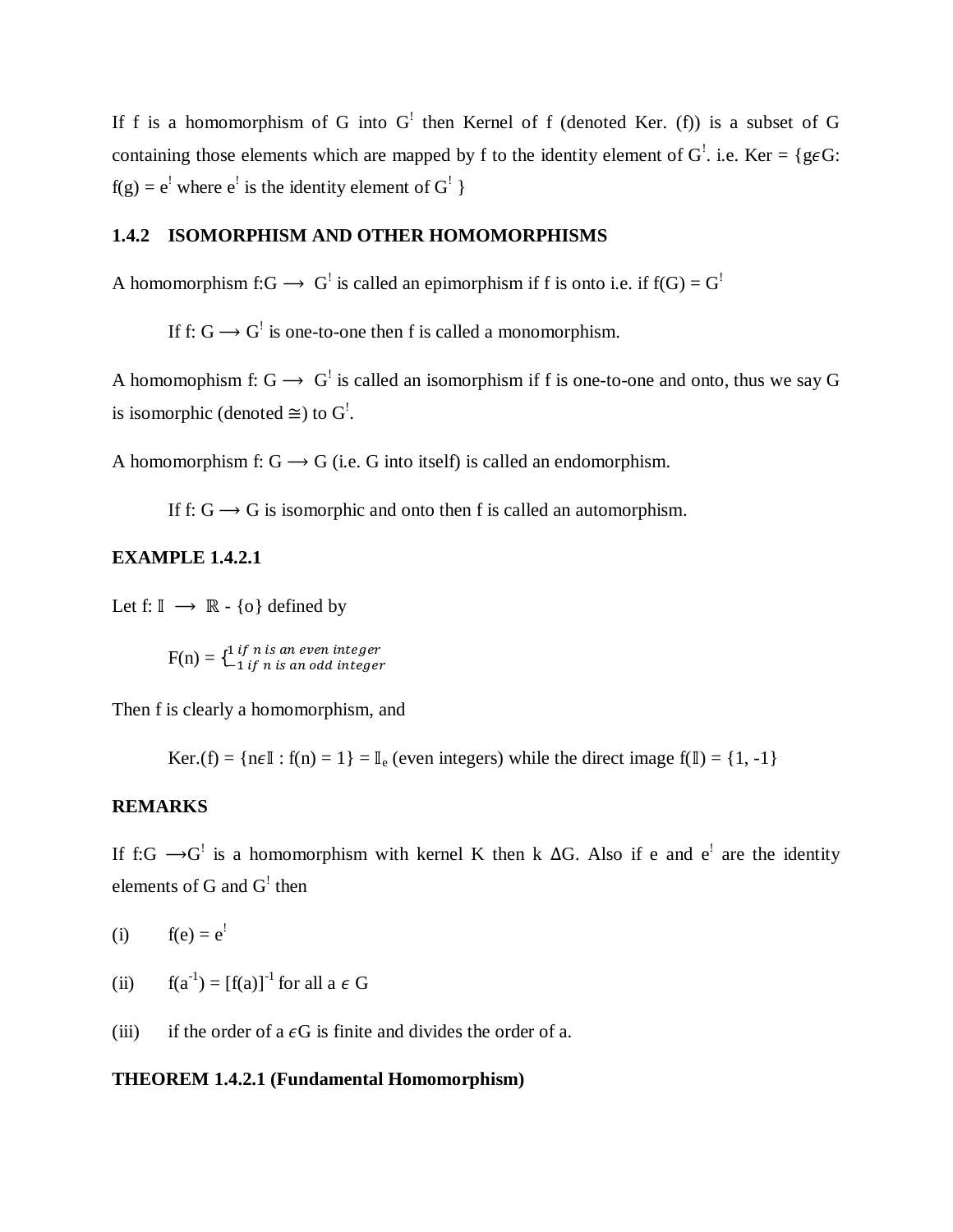If f:  $G \rightarrow H$  is a homomorphism of group G into group H then:

- i. The Ker. (f)  $= N$  is a normal subgroup of G
- ii. the mapping  $\emptyset$ : f(G)  $\rightarrow$  G/N defined by  $\emptyset$  (f(g)) = N<sub>g</sub> is an isomorphism.

## **PROOF**

We first show that N (i.e. Ker (f)) is a normal subgroup of G.  $N \neq \emptyset$  since it contains e the identity of G. Let  $n_1, n_2 \in N$ , then

$$
f(n_1) = f(n_2) = e^!
$$

Also since f is a homomorphism

$$
f(n_1n_2^{-1}) = f(n_1)f(n_2^{-1}) = f(n_1) [f(n_2)]^{-1}
$$
  
=  $e^1e^{-1} = e^1$   
 $\implies n_1n_2^{-1} \in N$ . Hence N is a subgroup.

Now take n $\epsilon$ N, and any g $\epsilon$ G, then

$$
f(gng^{-1}) = f(g) f(n) f(g^{-1})
$$
  
= f(g) e<sup>!</sup> [f(g)]<sup>-1</sup>  
= f(g) [f(g)]<sup>-1</sup> = e<sup>-1</sup>  

$$
\Rightarrow gng^{-1} \epsilon N, \text{ thus } N \Delta G
$$

Now the homomorphism f induces map  $\emptyset$  on G/N.

Next, we prove that  $\emptyset$  : f(G)  $\rightarrow$  G/N is a mapping.

It is conceivable that for  $g_1 \neq g_2$ 

 $F(g_1) = f(g_2)$ . Thus, consider

$$
f(g_1g_2^{-1}) = f(g_1) f(g_2^{-1})
$$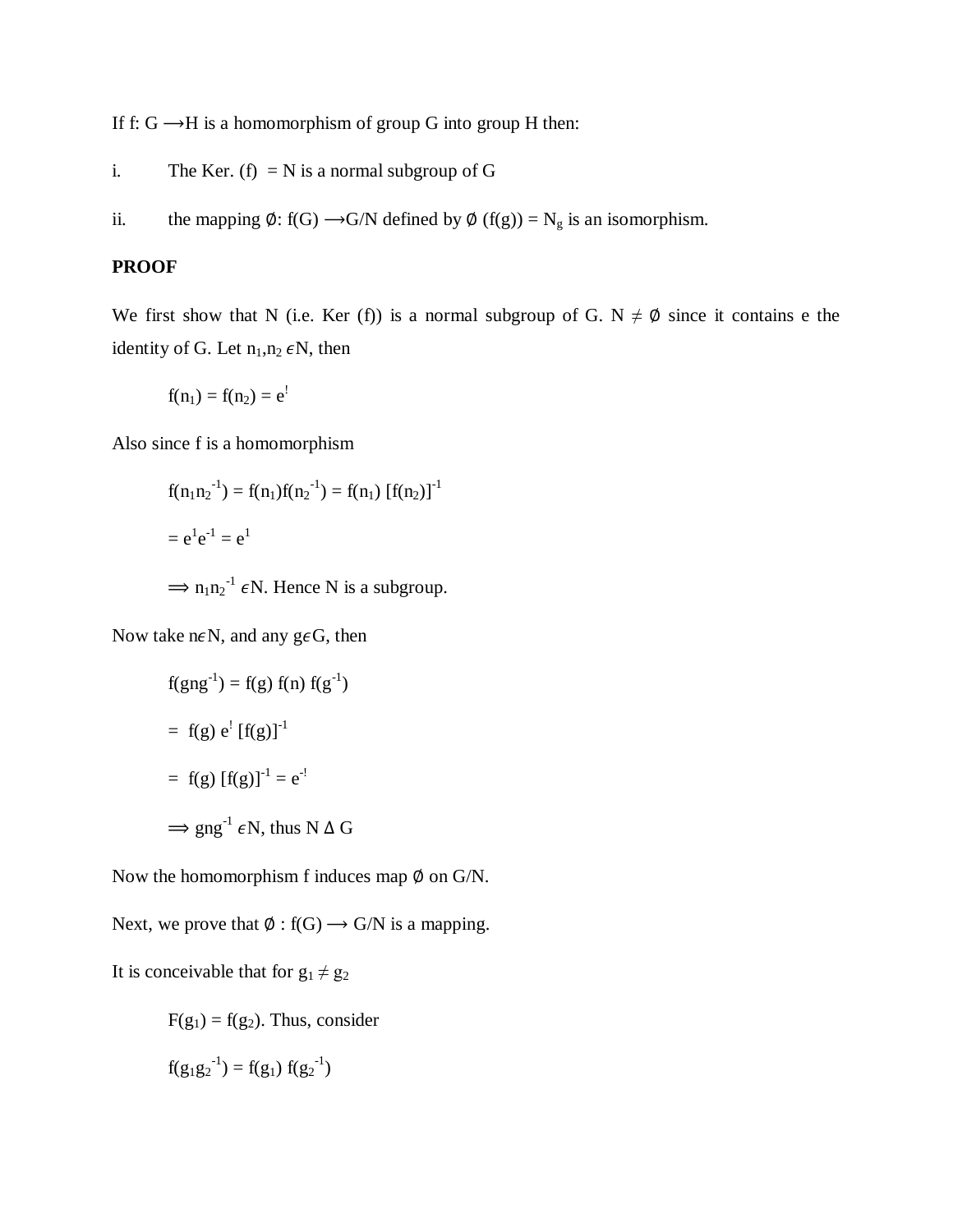$$
= f(g_1) [f(g_2)]-1
$$

$$
= f(g_2) [f(g_2)]-1 = e1
$$

Hence  $g_1g_2^{-1} \epsilon N \implies g_1 \epsilon N g_2$ 

But  $g_1 \in Ng_1$  also. And since the right cosets form a partition, hence

$$
Ng_1 = Ng_2
$$
  
\n
$$
\Rightarrow \phi(f(g_1)) = \phi(f(g_2)) \Rightarrow \phi \text{ is a mapping}
$$

We now show that  $\emptyset$  is isomorphic

(i) 
$$
\emptyset
$$
 is one-to-one, for if  $\emptyset$  (f(g<sub>1</sub>)) =  $\emptyset$ (f(g<sub>2</sub>)) then g<sub>1</sub> = ng<sub>2</sub> for some n $\in \mathbb{N}$ .

$$
\Rightarrow f(g_1) = f(ng_2) \n= f(n) f(g_2) = e^t \cdot f(g_2) = f(g_2)
$$

(ii)  $\emptyset$  is a homomorphism for

$$
\emptyset (f(g_1) f(g_2)) = \emptyset (f(g_1 g_2)) \quad \text{[Homomorphism]} \text{ of } f\text{]}
$$
\n
$$
= Ng_1 g_2 \quad \text{[Definition of } \emptyset\text{]}
$$
\n
$$
= Ng_1 g_2 \quad \text{[G/N is quotient]}
$$
\n
$$
= \emptyset (f(g_1)) \quad \emptyset (f(g_2))
$$

Thus (i) and (ii) show that  $\emptyset$  is an isomorphism since  $\emptyset$  is onto by the definition of factor group (proof completed).

## **EXAMPLE 1.4.2.2**

From example 1.4.2.1 above, we have f:  $(\mathbb{I}, +) \to (\mathbb{R}^+,),$  Ker. (f) =  $\mathbb{I}$ e, f $(\mathbb{I}, +) = (\{-1,1\},\dots)$ .

Hence,  $\mathbb{I}/\text{Ker}$  (f) =  $\mathbb{I}/\mathbb{I}_e = \{ \mathbb{I}_e, \mathbb{I}_o \}$ 

Theorem 1.4.2.1 guarantees that  $(\{\mathbb{I}_e, \mathbb{I}_o\},^*) \cong (\{1, -1\}, .)$  as can be seen in the tables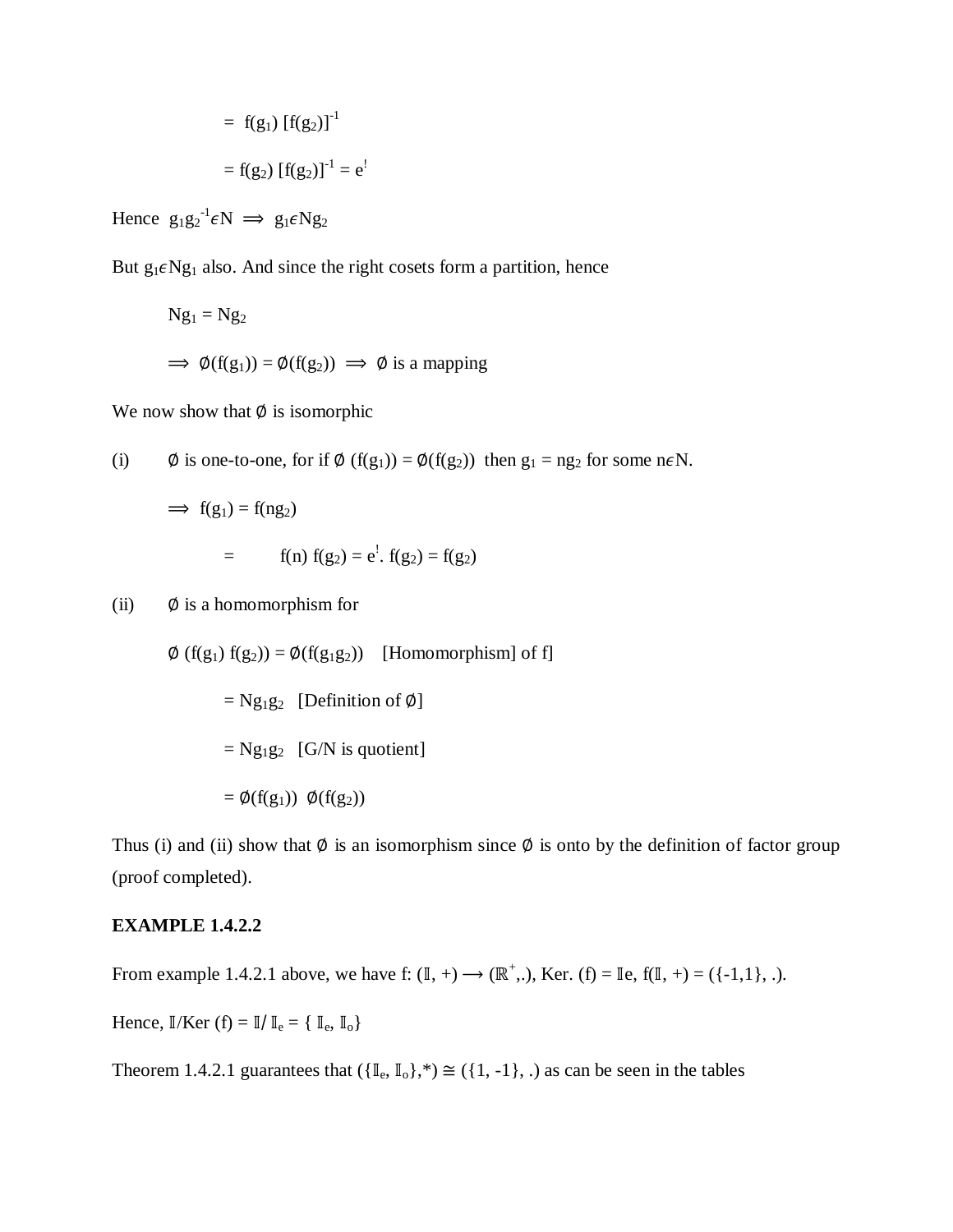| $\ast$                    | $\mathbb{I}_{e}$          | $\mathbb{I}_{\mathrm{o}}$ | $\ast$ |   |  |
|---------------------------|---------------------------|---------------------------|--------|---|--|
| $\mathbb{I}_{\mathrm{e}}$ | $\mathbb{I}_{e}$          | $\mathbb{I}_{\mathrm{o}}$ |        |   |  |
| $\mathbb{I}_{\mathrm{o}}$ | $\mathbb{I}_{\mathrm{o}}$ | $\mathbb{I}_{\rm e}$      | ۰      | ◢ |  |

The mapping f (induced mapping) which establishes the isomorphism is given by

 $\overline{f}: (\{-1,1\}, .) \longrightarrow (\{\mathbb{I}_{e}, \mathbb{I}_{o}\}, \ast)$  $\bar{f}$  ( $\mathbb{I}_{e}$ ) = f(0 +  $\mathbb{I}_{e}$ ) = f (0) = 1  $\bar{f}$  (I<sub>o</sub>) = f(1 + I<sub>e</sub>) = f(1) = -1

# **THEOREM 1.4.2.2**

In an abelian group the only inner automorphism is the identity mapping on G., but in a nonabelian group there is always a non-trivial inner automorphism.

$$
f(-1) = \mathbb{I}_e^* \ \mathbb{I}_e = \mathbb{I}_o
$$

$$
f(1) = \mathbb{I}_e^* \ \mathbb{I}_e = \mathbb{I}_e
$$

### **PROOF**

We first note that an inner automorphism is an automorphism  $f_a: G \rightarrow G$  such that

$$
f_a(x) = a^{-1} x^a
$$
 for all  $x \in G$ .

Hence let  $x \in G$ , if G is abelian, then

 $f_a(x) = a^{-1}xa$  (by definition)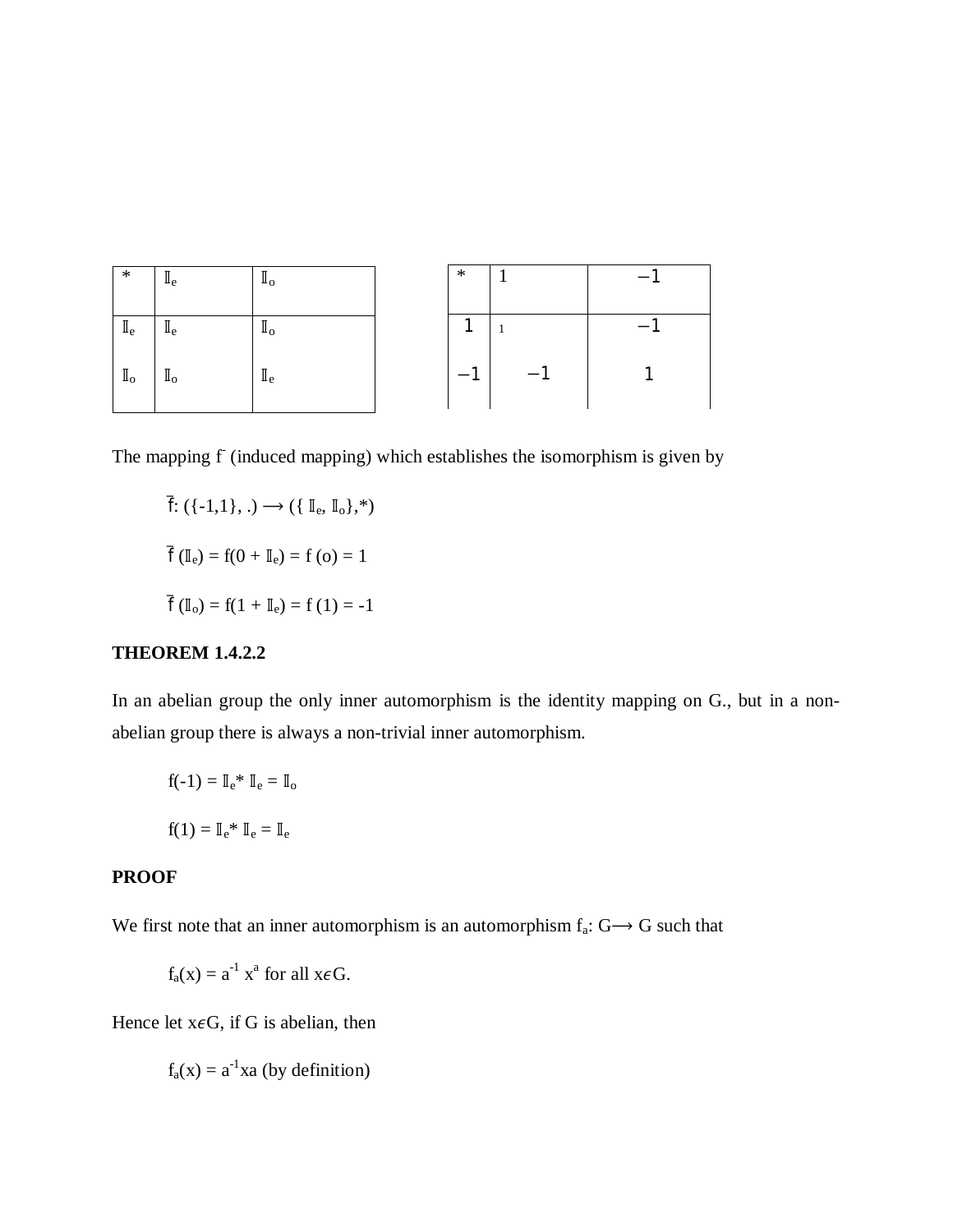$=$  a<sup>-1</sup>(a g) (commutativity)

 $=$  (a<sup>-1</sup> a)  $g = g$  (associativity)

- $f_a$  is the identity mapping on G.
- If G is not abelian, then for  $a,b \in G$

$$
ab \neq ba \Longrightarrow b \neq a^{-1} ba (or a \neq bab^{-1})
$$

Now,  $f_a(b) = a^{-1}ba \neq b$ 

i.e. f<sup>a</sup> is not equal to the identity

 $\therefore$   $f_a$  is not a trivial inner automorphism.

(proof completed).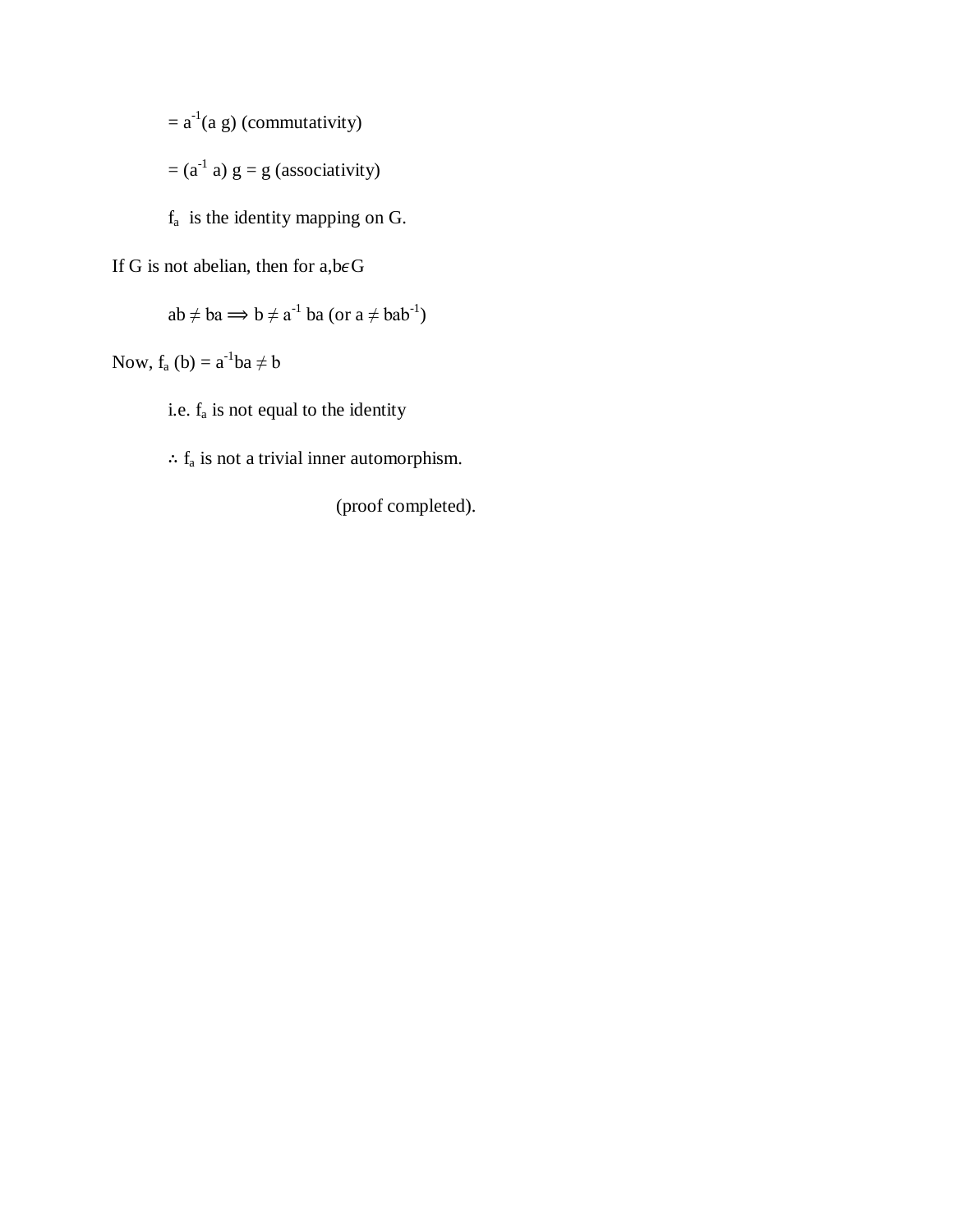### **RINGS AND THEIR ELEMENTARY PROPERTIES**

### **2.0 INTRODUCTION**

We have established a survey of all the basic ideas and important results necessary for this project in section one above. We will now introduce the main topic of lesson – the theory of rings – by considering its elementary properties and some useful results derived from these.

### **2.1 RINGS**

An algebraic structure  $(R, +, .)$  is called a ring if:

A.  $(R, +)$  is an Abelian group. In other words, the following axioms are satisfied.

A<sub>1</sub>: Closure: For all a, b $\epsilon$ R, a+b $\epsilon$ R

A<sub>2</sub>: Commutativity: For all a,b $\epsilon$ R, a+b = b+a

A<sub>3</sub>: Associativity: For all a,b $\epsilon$ R,  $(a+b)+c = a+(b+c)$ 

A<sub>4</sub>: Additive identity: There exists a number 0 in R such that  $a + 0 = 0 + a = a$  for all  $a \in R$ 

A<sub>5</sub>: Additive Inverses: There exists an element –a in R such that  $a+(-a) = 0$  for all  $a \in R$ 

M.  $(R, .)$  is a semi-group: That is

 $M_1$ : Closure Property: For all a,b $\epsilon R$ , a.b $\epsilon R$ 

 $M_2$ : Associativity: For all a,b,c $\epsilon R$ , (a.b).c = a.(b.c).

D. Multiplication: '.' Is distractive over additive '+' that is, for all a,b,c in R.

 $D_1$ : a.(b+c) = a.b + a.c (left dist. Law)

 $D_2$ : (a+b).c = a.c + b.c (right dist. Law)

### NOTE:

1. The additive identity is the zero-element of R, and so should not be confused with the number 0.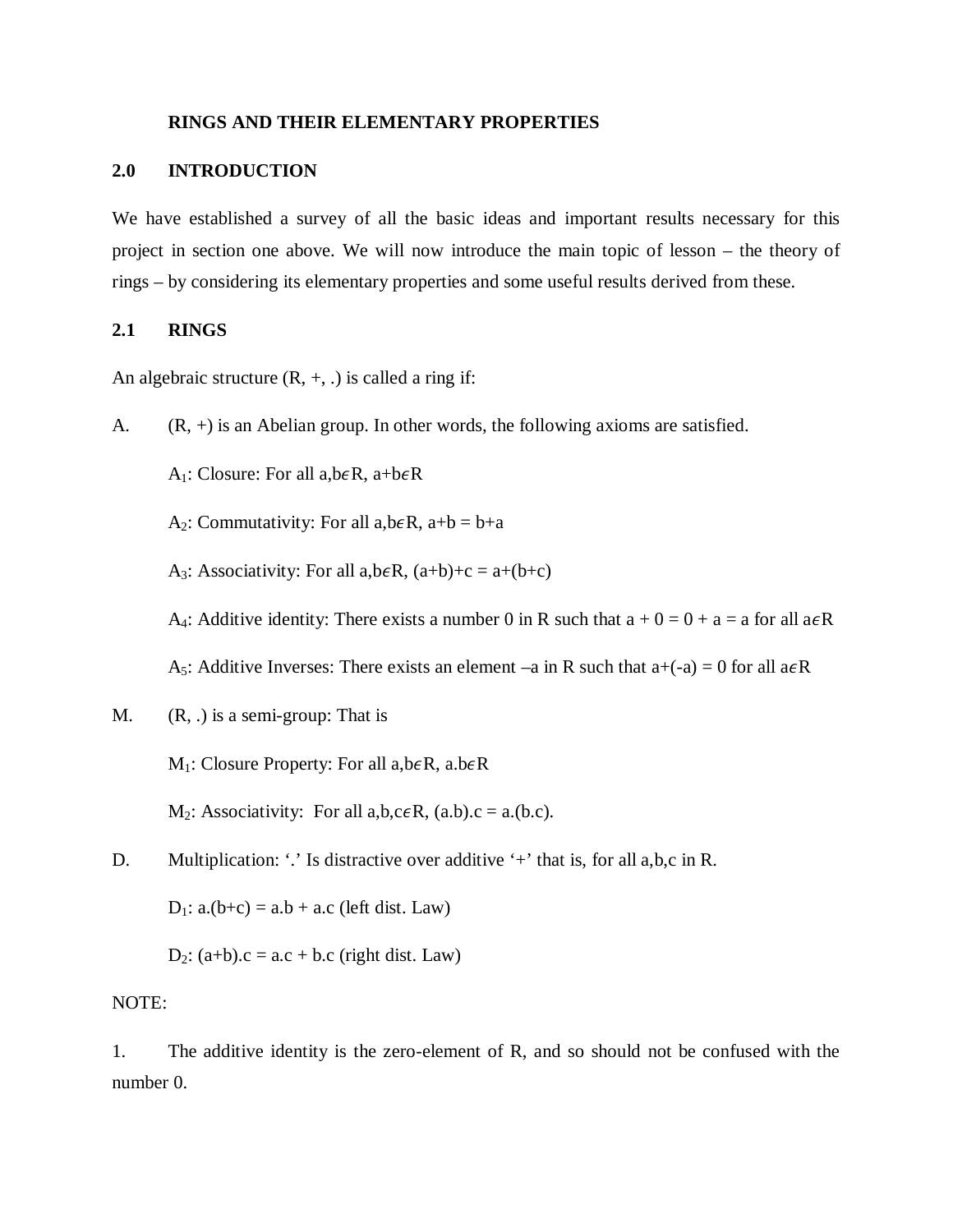2. It can be shown that  $-(-a) = a$ . Since  $a + (-a) = 0$ , let  $b = -a$  then  $a + b = 0$ ,  $a = -b = (-a)$ .

### **EXAMPLE 2.1.1**

Consider the system  $(\mathbb{I}, +)$  of integers under addition '+', this forms an abelian group. Also  $(\mathbb{I}, o)$ is a semi-group with identity 1. Thus the system  $(\mathbb{I}, +, o)$  form a ring since 'o' is distributive over '+'. It is called the ring integers.

We can also verify that the algebraic systems  $(\mathbb{R}, +, o)$ ,  $(\mathbb{Q}, +, o)$  and  $(\mathbb{C}, +, o)$  are all examples of rings.

## **2.1.1 COMMUTATIVE RING WITH IDENTITY**

If in addition to the above properties of ring (ℝ, +, o) we have also M<sub>3</sub>: an element 1 $\epsilon$ R such that for all  $a \in R$ 

$$
a.1=1.a=a\\
$$

Then  $(\mathbb{R}, +)$  is called a ring with unity or (identity) element.

If a ring  $(\mathbb{R}, +, o)$  is such that for all a,b $\epsilon \mathbb{R}$ 

 $M_4$ : a.b = b.a

Then (ℝ, +, o) is called a commutative ring. A ring (ℝ, +, o) in which the properties  $M_3$  and  $M_4$ are satisfied is called a commutative ring with identity (or unity).

## **EXAMPLE 2.1.1.1**

Consider the power set P(x) discussed in section one, if we define the binary operations  $\Delta$ (symmetric difference) and  $\cap$  (inetersection) on P(x) the (P(x),  $\Delta$ ,  $\cap$ ) forms a commutative ring under these operations.

## **EXAMPLE 2.1.1.2**

Let  $S = \mathbb{I} \left[\sqrt{2}\right]$  be the set of all real numbers of the form  $x + y\sqrt{2}$  where  $x, y \in \mathbb{I}$ . It is easily verifiable that  $(S, +, o)$  is a commutative ring with unity.

### **EXAMPLE 2.1.1.3**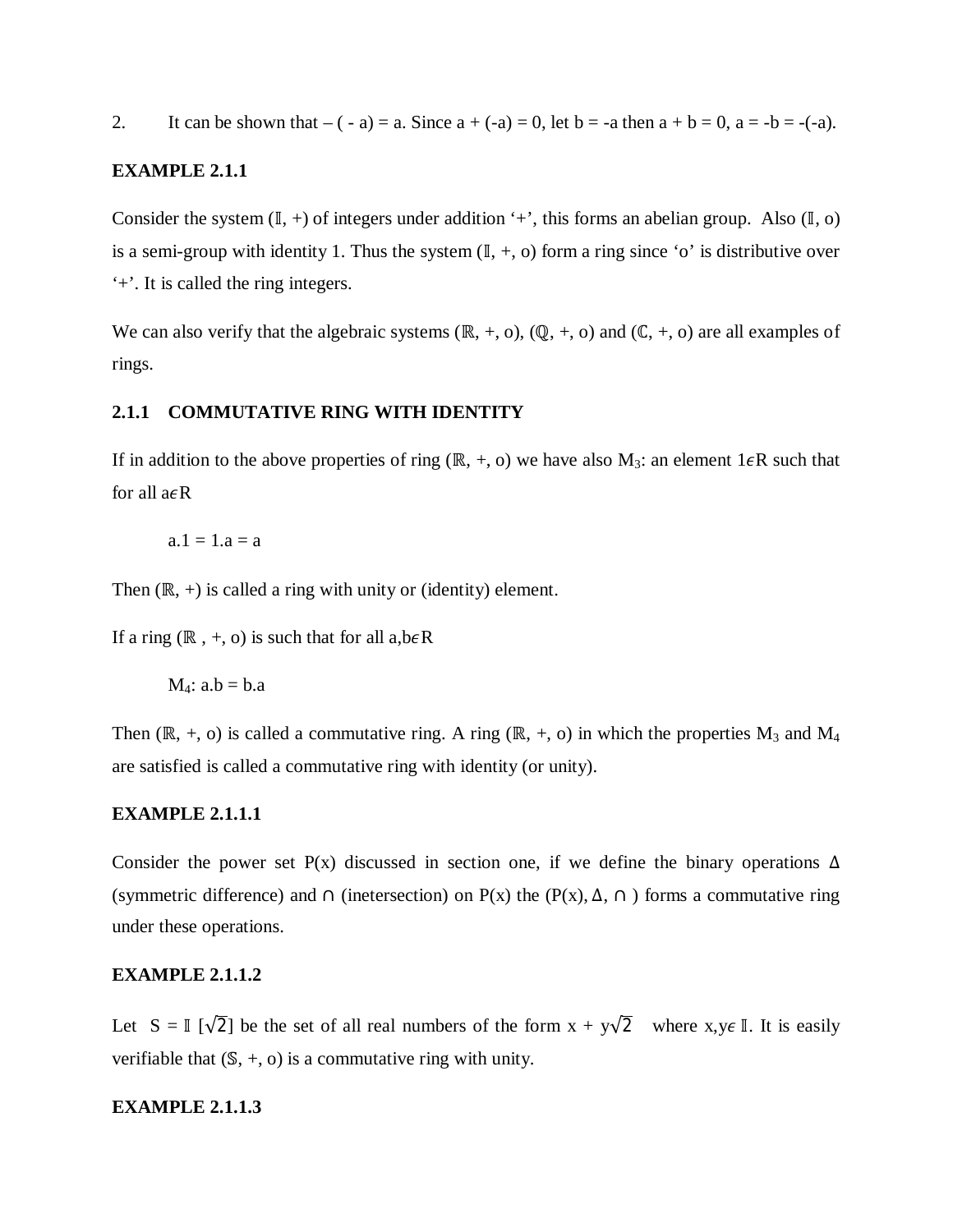Consider the modulo 5 set  $\mathbb{I}_5 = \{0,1,2,3,4\}$ . It can easily be established that  $(\mathbb{I}_5, +_5, 0_5)$  is a commutative ring with unity under these compositions.

Generally,  $(\mathbb{I}_n, +_n, o_n)$  is a commutative ring with unity element  $\overline{1}$  and is called the ring of integers modulo n.

## **2.1.2 ELEMENTARY THEOREMS ON RINGS**

If  $(\mathbb{R}, +, o)$  is a ring, then the following properties hold good:

## **THEOREM 2.1.2.1**

For every element a in ℝ,  $a.o = o.a = o$ 

#### **PROOF**

Since o is the additive identity then,

$$
a \cdot b + a \cdot b = a \cdot (b + b) = a \cdot b = a \cdot b + b
$$
\n
$$
\Rightarrow a \cdot b = b \cdot b \cdot (b \cdot b) = b \cdot b \cdot (b \cdot b)
$$
\n
$$
(i)
$$

Conversely,  $o.a = (o+o).a \implies o+o.a = o.a+o.a$ 

$$
\Rightarrow o = o.a \text{ by } (R.C.L) \tag{ii}
$$

(i) and (ii) give the result.

### **THEOREM 2.1.2.2**

For all a,b in  $\mathbb{R}$  (i) a.(-b) = -(a.b) = (-a).b

(ii) 
$$
(-a).(-b) = a.b
$$

#### **PROOF**

(i) 
$$
a.o = o \implies a(-b+b) = o \implies a(-b)+a.b = o
$$
  
\n $\implies a.(-b) = -(a.b) \text{ (inverse law)}$  (iii)

Conversely,  $o.b = o \implies (-a+a).b = o, (-a).b + a.b = o$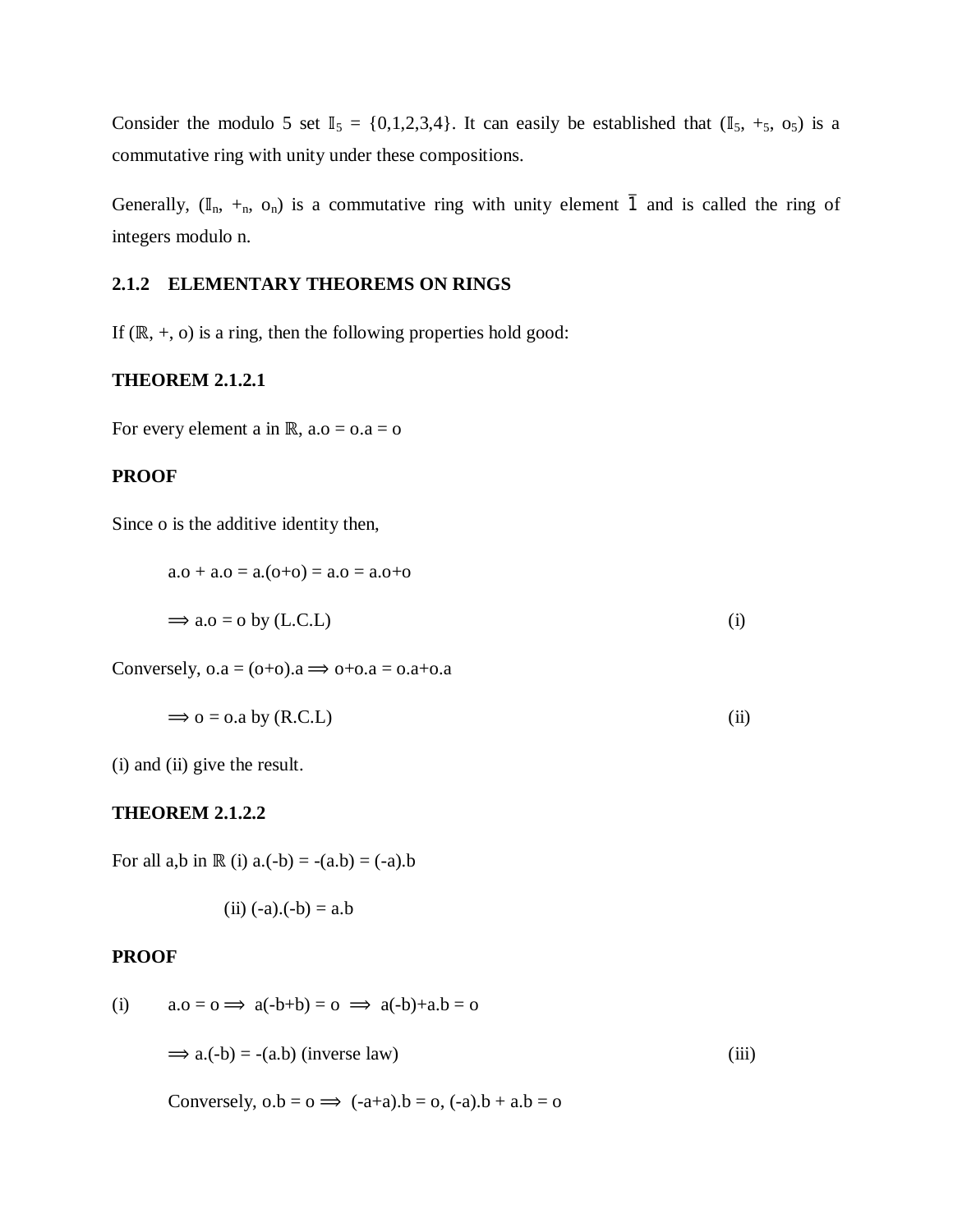$$
\Rightarrow (-a).b = -(a.b) \tag{iv}
$$

(iii) and (iv) give the result.

(ii) 
$$
(-a).(-b) = (-a).(-b) = (-a).(-b) + a.0 = (-a)(-b)+a(-b+a)
$$
  

$$
= (-a)(-b) + a(-b) + a. b = (-a+a)(-b) + a. b
$$

$$
= o(-b) + a. b = o + a. b = a.b
$$

### **THEOREM 2.1.2.3**

For all a,b,c in ℝ, (i)  $a(b - c) = ab - ac$  and (ii)  $(b - c)a = ba - ca$ 

## **PROOF**

(i) 
$$
a(b-c) = a(b + (-c)) = ab + a(-c) = ab + (-ac) = ab - ac
$$

(ii) 
$$
(b - c)a = (b + (-c))a = ba + (-c)a = ba + (-ca) = ba - ca.
$$

## **REMARK**

Theorem 2.1.2.1 shows that in a ring with identity, the identity and zero elements are never the same (since  $a.1 = 1.a = a$ ) except if the ring contains only one element o.

We call a ring  $({0}, +, o)$  consisting of only one element, 0, a zero ring.

If  $\mathbb{R} \neq \{0\}$  and  $(\mathbb{R}, +, o)$  is a ring with identity then the elements o and 1 are distinct because  $\mathbb{R} \neq \{0\}$  implies that there must be a non-zero element a in  $\mathbb{R}$ , otherwise, if  $1 = 0$  then a  $= a.1 = a.o = o$  which is a contradiction. Thus we can safely assume that any ring with identity contains more than one element.

#### **2.2 SUBRINGS AND ZERO DIVISORS**

#### **2.2.1 ZERO DIVISORS**

A ring (ℝ, +, o) is said to have zero divisor (or divisors of zero) if there exists non-zero elements a,b  $\epsilon \mathbb{R}$  such that a.b = o. We call a the " left zero divisor", and, b the "right zero divisor".

#### **EXAMPLE 2.2.1.0**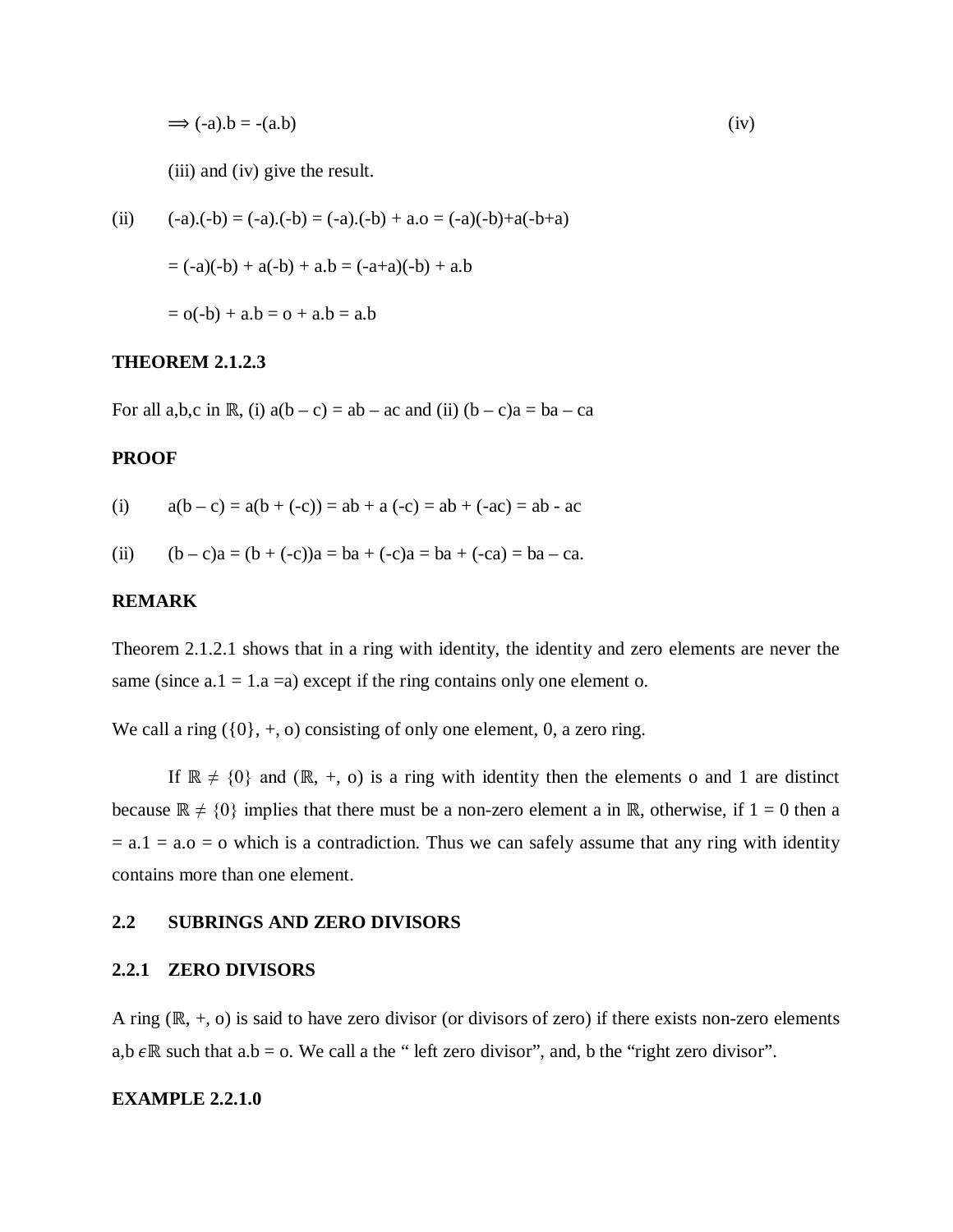The monoid  $(\mathbb{I}_5, o)$  discussed in example 2.1.1.3 have no zero divisors since there are no such elements a,b in  $\mathbb{I}_5$  such that  $a,b = 0$ .

However consider the set  $\mathbb{I}_8$ , = {0,1,2,...,6,7} we see that the ring ( $\mathbb{I}_8$ , +, o) contains three zero divisor 2,4 and 6 since

$$
2.4 = 4.6 = 0 \pmod{8}
$$

Whereas none of 2,4,6 is zero.

### **THEOREM 2.2.1.1**

A ring is without zero divisors if and only if the two cancellation laws hold for multiplication.

### **PROOF**

Let the cancellation laws hold good in ℝ and let a.b = 0 where  $a \neq o$ , then  $a.b = a.o$ 

 $\Rightarrow$  b = o by (L.C.L). Conversely, suppose ℝ has no zero divisors and a ≠ o, if ab = ac then:

 $ab - ac = 0 \implies a (b - c) = 0$  or

$$
a(b - c) = a.o \Longrightarrow b - c = o \text{ (by L.C.L)} \Longrightarrow b = c
$$

Similarly, we can show that the RCL holds since if  $b \neq 0$  and  $a.b = c.b$  then  $(a - c) b = o$ 

$$
=
$$
 0.b  $\Rightarrow$  a  $-$  c  $=$  o (by R.C.L)  $\Rightarrow$  a  $=$  c.

## **2.2.2 INTERNAL DOMAIN**

A commutative ring with of integers is an integral domain or if a,b are non-zero integers then  $a.b \neq o.$ 

The ring of integers modulo p ( $\mathbb{I}_p$ ,  $\div_p$ ,  $o_p$ ) where p is prime and is also an integral domain.

For instance  $(\mathbb{I}_8, +, o)$  is not an integral domain since it has zero divisors 2,4 and 6).

### **2.2.3 IDEMPOTENT AND NILPOTENT ELEMENTS**

An element 'a' of a ring (ℝ, +, o) such that  $a^2 = a$  is called idempotent element.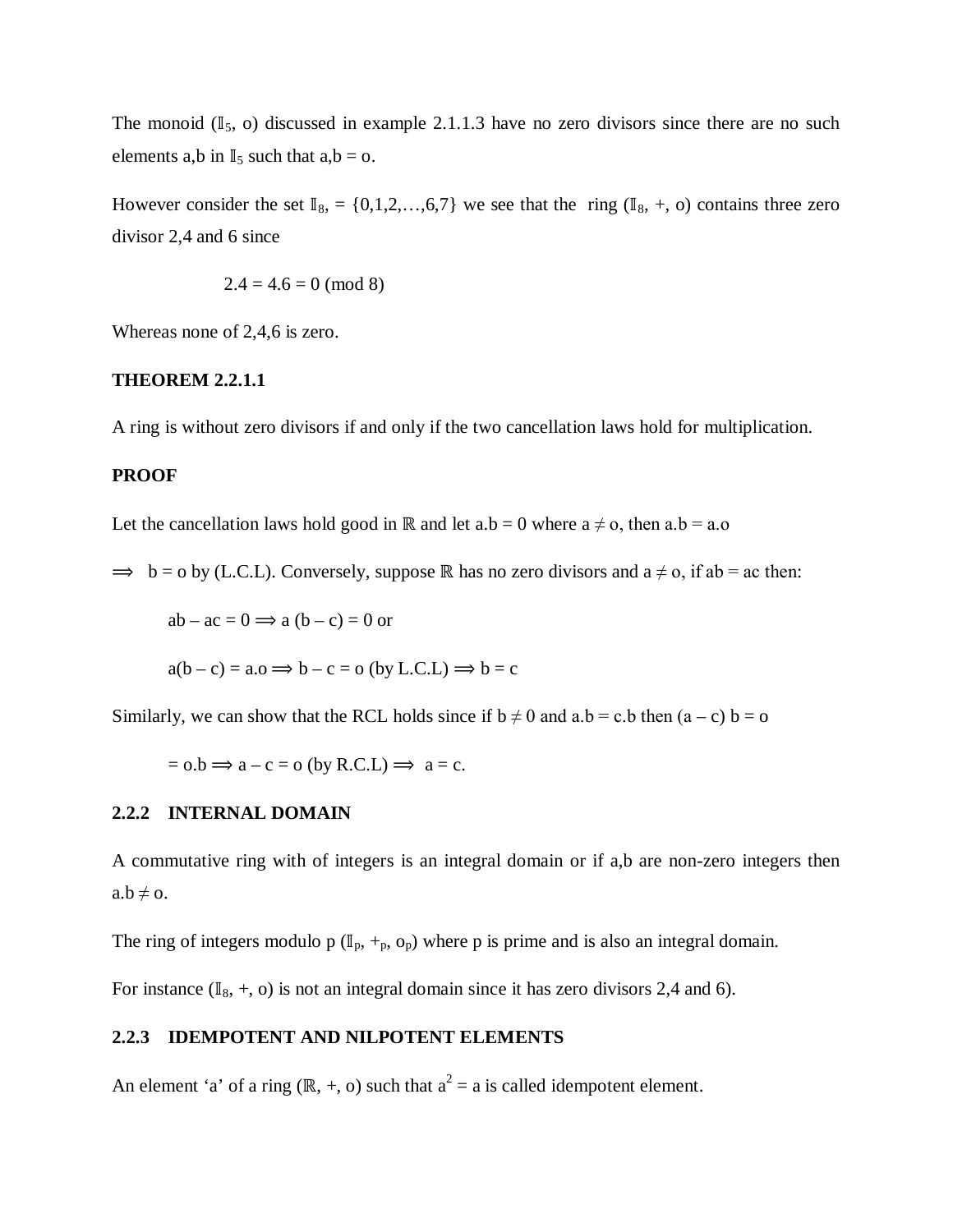Also, if any element a $\epsilon \mathbb{R}$  is such that  $a^n = o$  where n is a positive integer then a is called nilpotent element.

## **EXAMPLE 2.2.3.1**

In an integral domain D, if  $e \neq 0$  is an idempotent element then it is the identity element of the domain. e.g. in  $(II, +, o)$ , the only idempotent elements of D are 0 and 1.

Furthermore, the only nilpotent element of an integral domain D is o.

## **THEOREM 2.2.3.1**

If  $(\mathbb{R}, +, o)$  is a ring with identity having no zero divisors, then the only solutions of the equation  $a^2 = a$  are  $a = 0$  and  $a = 1$ .

The Proof is very obvious since;

If  $a^2 = a$  and  $a \neq o$ , then  $a.s = a.1 \implies a = 1$ .

## **EXAMPLE 2.2.4 (TRIVIAL RING)**

Let  $(A, +)$  be any abelian group, and let us define o on A by a  $o$  b =  $o$  for all a, b $\epsilon A$ .

Then  $(A, +, o)$  is a ring; it is called a trivial ring on A. It is obvious that all the elements of  $(A, +, o)$ o) are zero divisors.

## **2.2.4 CHARACTERISTIC OF A RING**

If  $(\mathbb{R}, +, o)$  is an arbitrary ring and there exists a positive integer n such that

 $n \cdot a = o$  for all  $a \in \mathbb{R}$ 

then the least positive integer with this property is called the characteristic of the ring.

If no such positive integer exists (i.e. na =  $o \implies n = o$  for all a $\epsilon \mathbb{R}$ ) then we say (ℝ, +, o) has characteristic zero.

## **EXAMPLE 2.2.4.1**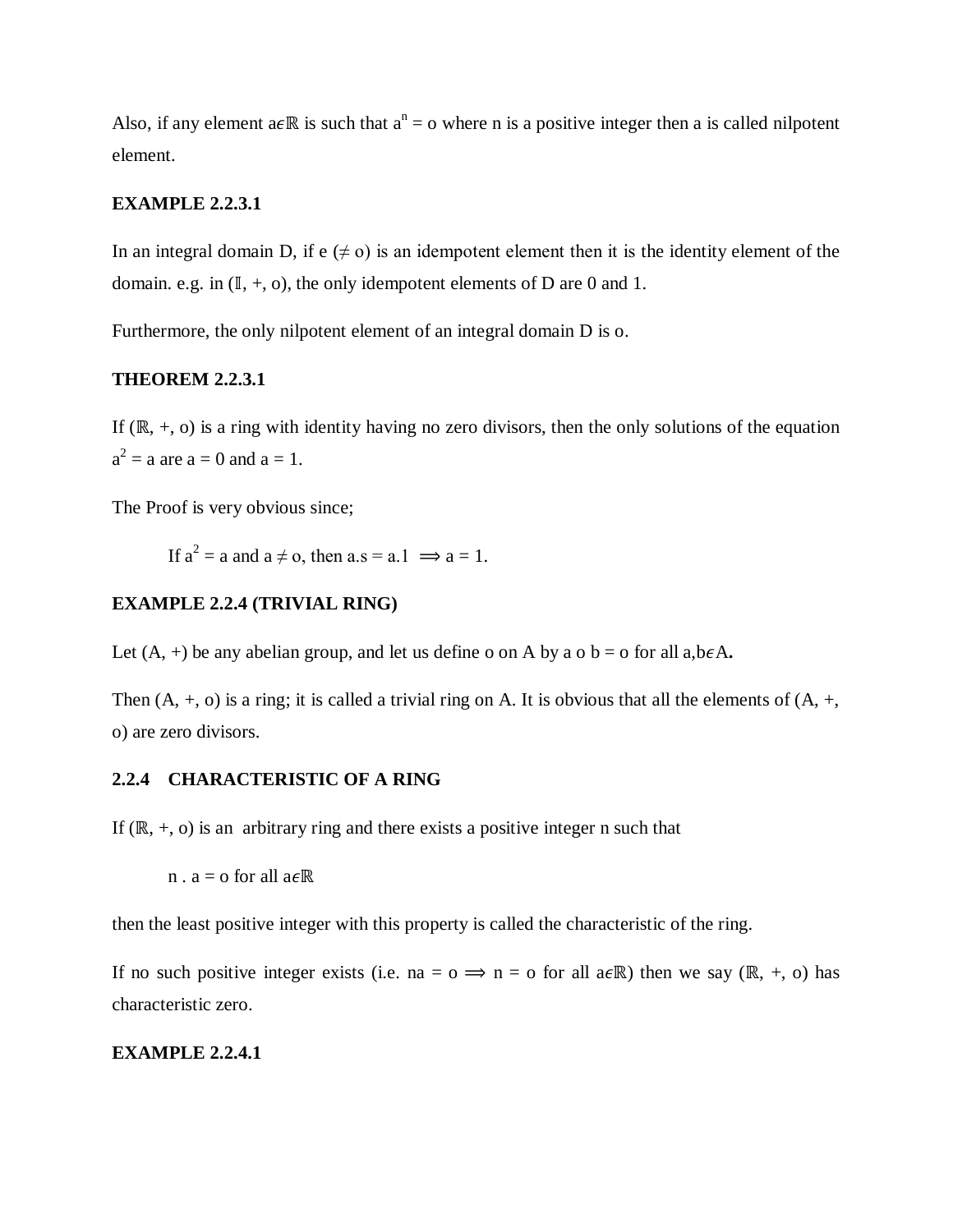The rings of integers, rational numbers and real numbers have characteristic zero while the ring (p(x),  $\Delta$ ,  $\cap$ ) is of characteristic 2 since  $2A = A\Delta A = (A - A) \cup (A - A) = \emptyset$  for all A in P(x).

## **THEOREM 2.2.4.1**

Let  $(\mathbb{R}, +, o)$  be a ring with identity, then  $(\mathbb{R}, +, o)$  has characteristic  $n > 0$  iff n is the least positive integer for which  $n = 1 = 0$ .

#### **PROOF:**

If the ring (ℝ, +, o) is of characteristic n > o then it follows trivially that n.1 = 0. Suppose m.1 = 0 where  $0 < m < n$  then

 $Ma = m(1.a) = (m1).a = o.a = o$ 

for every element a $\epsilon \mathbb{R}$  implying the characteristic of  $(\mathbb{R}, +, o)$  is less than n, a contradiction.

The converse is established the way.

### **CORROLARY 1**

In an integral domain all the non-zero elements have the same additive order, which is the characteristic of the domain.

### **CORROLARY 2**

The characteristic of an integral domain is either zero or a prime number.

#### **2.2.5 DIVISION RING (OR SKEW FIELD)**

A division ring is a ring with identity in which every non-zero element has a multiplicative inverse.

 $\Rightarrow$  It is a ring with unity in which the non-zero elements form a group w.r.t multiplication.

#### **FIELD**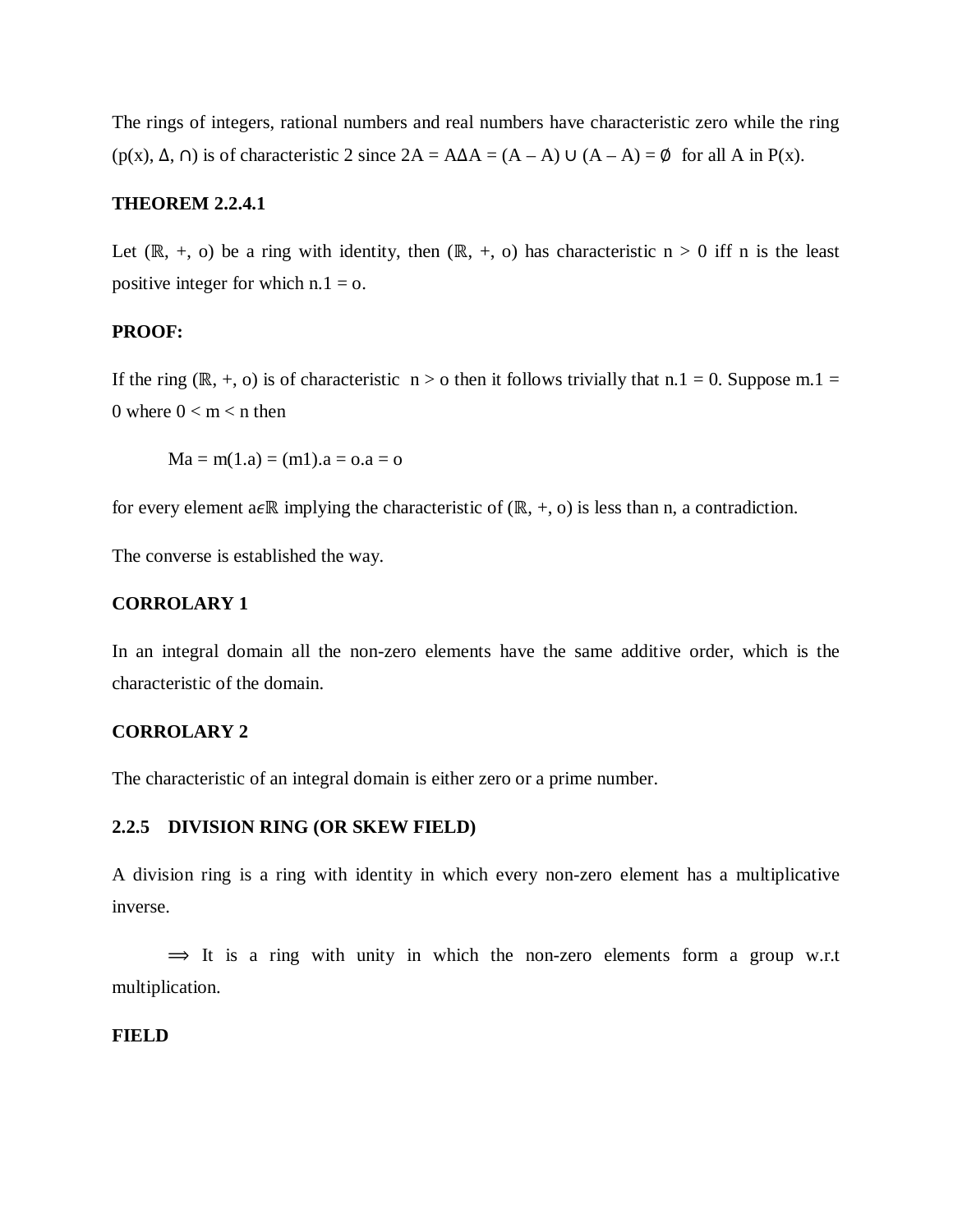A commutative dicision ring is called a field. Also by implication, we can say that: A field is an integral domain in which every non-zero element has a multiplicative inverse.

Thus, every field is an integral domain. The converse does not hold however, but, any finite integral domain is a field.

## **EXAMPLE 2.2.5.1**

 $(\mathbb{Q}, +, o), (\mathbb{R}, +, o)$  and  $(\mathbb{C}, +, o)$  are fields of rational, real and complex numbers respectively.

 $(I, +, o)$  is an integral domain which is not a field.

## **2.2.6 SUBRING OF A RING**

Let ( $\mathbb{R}, +$ , o) be a ring abd let SCR be a non-empty subset of  $\mathbb{R}$ . If ( $\mathbb{S}, +$ , o) is itself a ring, then  $(S, +, o)$  is called a subring of  $(\mathbb{R}, +, o)$ .

From our definition of ring, it is evident that  $(S, +, o)$  is a subring of  $(\mathbb{R}, +, o)$  if  $(S, +)$  is a subgroup of  $(\mathbb{R}, +)$ ,  $(\mathbb{S}, o)$  is a subsemigroup of  $(\mathbb{R}, o)$  and the two distributive laws hold for all elements of \$.

We should note that both distributive and associative laws automatically hold in  $\mathbb S$  since they are valid in ℝ, thus they are not particularly required when defining a subring. All that is required are:

- i. S is non-empty
- ii.  $(S, +)$  is a subgroup of  $(\mathbb{R}, +)$  and

iii.  $(S, o)$  is unique.

### **EXAMPLE 2.2.6.1**

Consider the ring of integers ( $\mathbb{I}$ , +, o), the ring of even integers ( $\mathbb{I}_{e}$ , +, o) where  $\mathbb{I}_{e} = 2\mathbb{I}$  is a subring of  $(II, +, o)$  but  $(II<sub>o</sub>, +, o)$  considering of odd integers is not.

### **EXAMPLE 2.2.6.2**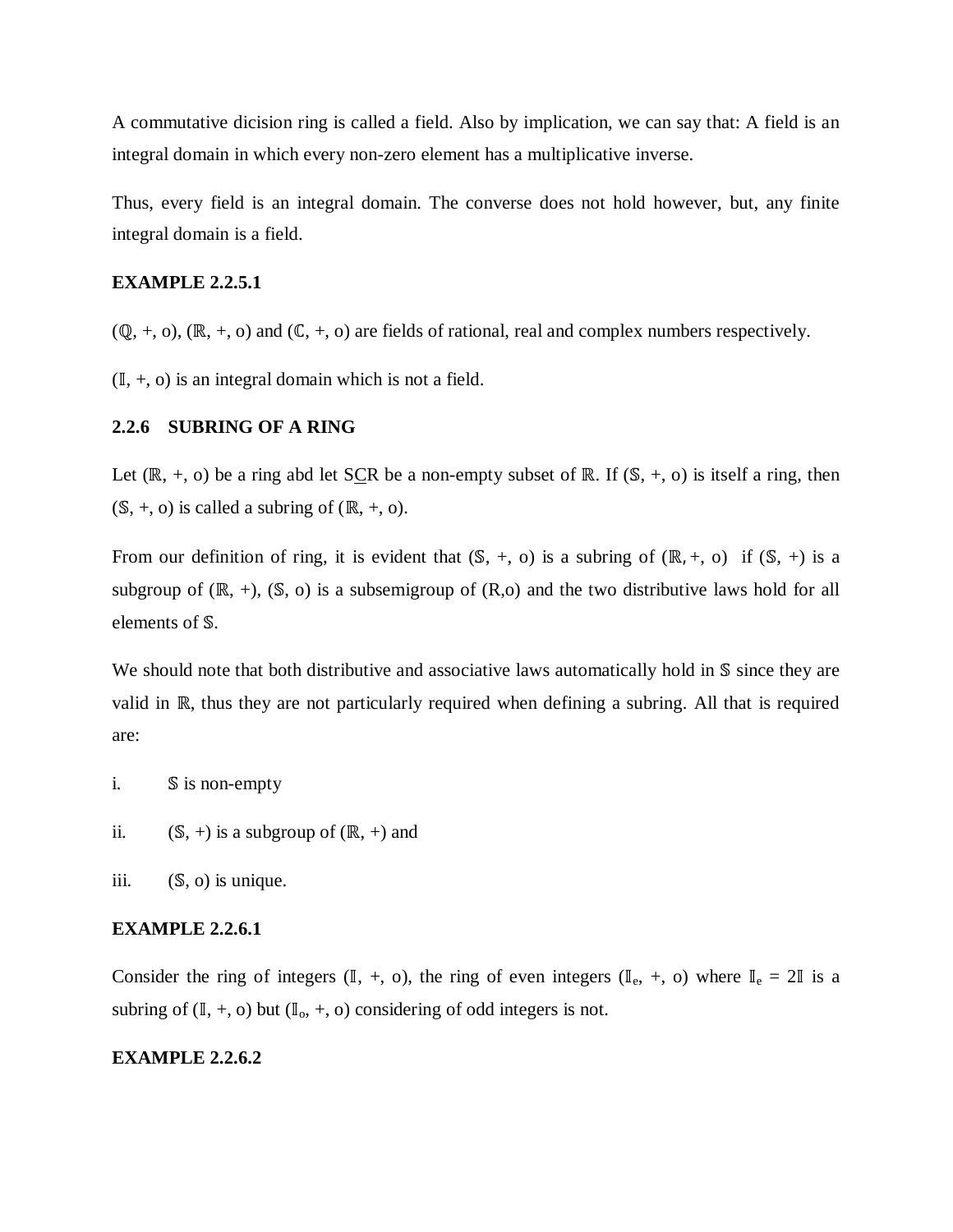Let  $\mathbb{S} = \{ a + b\sqrt{3} : a,b \in \mathbb{I} \}$ , then  $(\mathbb{S}, +, o)$  is a subring of  $(\mathbb{R}, +, o)$  since for a,b,c,de $\mathbb{I}$  $(a+b\sqrt{3})$ . $(c+d\sqrt{3}) = (ac+3bd) + (bc+ad)\sqrt{3} \in \mathbb{I}$  and  $(\mathbb{S}, +)$  is a subgroup of  $(\mathbb{R}, +)$ .

Similarly,  $(\mathbb{I}[\sqrt{2}] +, o)$  is a subring of  $(\mathbb{R}, +, o)$ .

## **EXAMPLE 2.2.6.3**

Let  $(\mathbb{R}, +, o)$  be any ring then  $(\mathbb{R}, +, o)$  and  $({0}, +, o)$  are subrings of  $(\mathbb{R}, +, o)$  called "trivial" subrings". Also, (Cent. ℝ, +, o) is a subring of (ℝ, +, o) where cent. ℝ = {o  $\epsilon \mathbb{R}$ : o.x = x.o for all  $x \in \mathbb{R}$  } is called the centre of the ring ( $\mathbb{R}, +$ , o).

### **THEOREM 2.2.6.1**

If S is a non-empty subset of ℝ, then  $(S, +, o)$  is a subring of  $(R, +, o)$  iff for a,b  $\epsilon S$ , a-b  $\epsilon S$  and a.b  $\epsilon$ \$.

#### **PROOF**

Suppose that whenever a,b  $\epsilon$ S, we have a-b  $\epsilon$ S and a.b  $\epsilon$ S then S is a subgroup with respect to addition. Moreover, S is closed under multiplication. Since associativity and distributive laws hold in ℝ, associativity of multiplication and distributivity hold in \$. Proof completed.

## **REMARK**

In a ring with identity, a subring need not contain the identity element. Also, some subrings have multiplicative identity whereas the entire ring does not. Also, both the ring and one of its subrings possess distinct identity elements. For instance, consider the ring (ℝ \*x ℝ\*, +, o) of all ordered pairs of non-zero real numbers where  $(a,b)+(c,d) = (a+c, b+d)$  and  $(a,b),(c,d)=(a.c,b.d)$ . We can easily verify that  $(\mathbb{R}^* \times \mathbb{R}^*, +, o)$  is a ring with identity element  $(1,1)$  whereas  $(\mathbb{R} \times 0, +, o)$ o) which is its subring has identity element (1,0).

### **2.3 RING HOMOMORPHISMS AND ISOMORPHISMS**

#### **2.3.1 HOMOMORPHISM OF RINGS**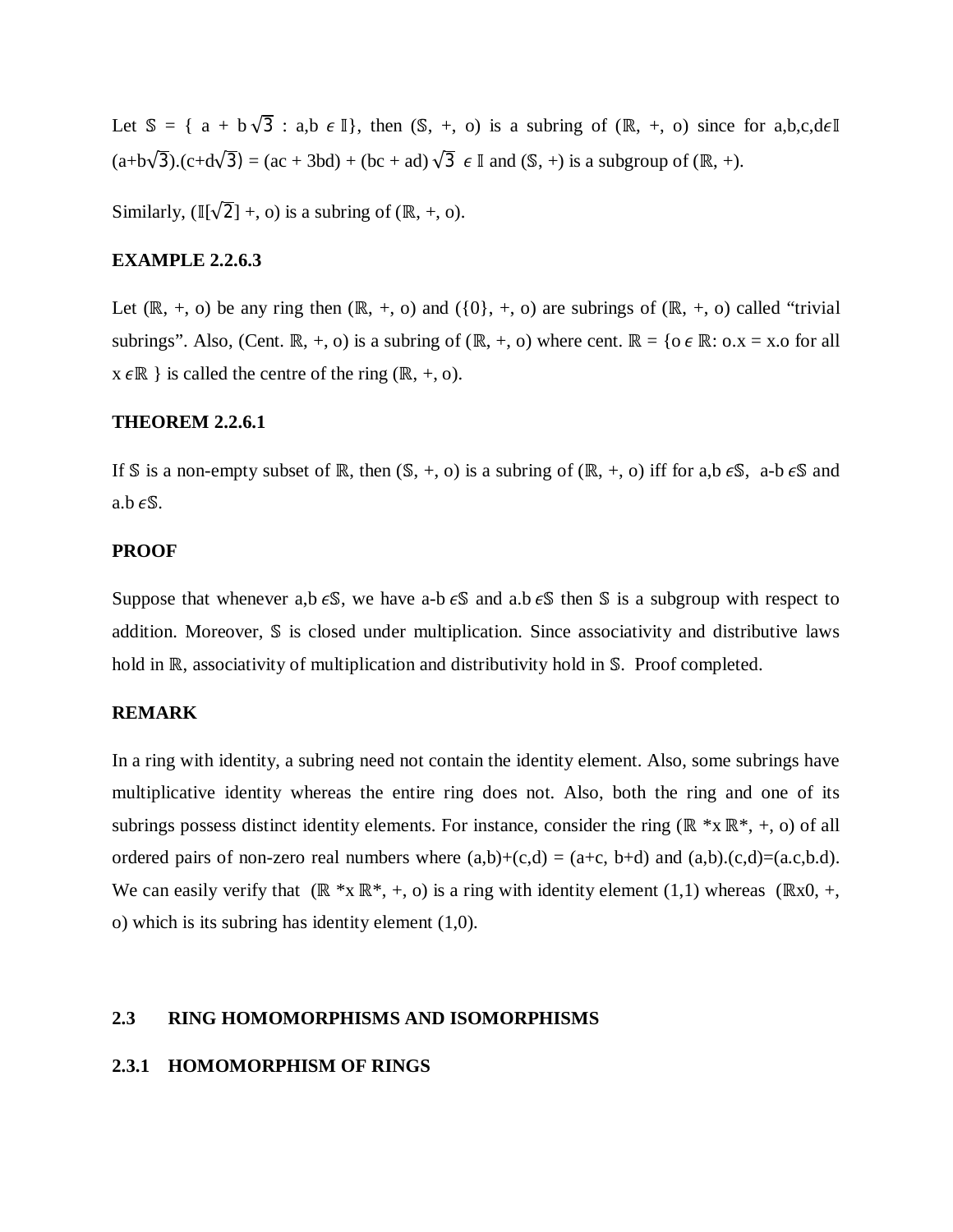Let  $(\mathbb{R}, +, o)$  and  $(\mathbb{S}, \Theta, \Theta)$  be two rings and f:  $\mathbb{R} \to \mathbb{S}$  be a function, then f is a ring homomorphism if and only if  $f(a+b) = f(a) \oplus f(b)$ , and,  $f(a,b) = f(a) \oplus f(b)$  for every pair of elements a,b in ℝ.

#### **EXAMPLE 2.3.1.1**

Let ℝ and S be arbitrary rings and let f: ℝ → S maps each element of ℝ onto the zero element 0<sup>!</sup> of S, we find that f is operation preserving

$$
f(a+b) = 0! = 0! \oplus 0! = f (a) \oplus f(b)
$$
  
f(a,b) = 0<sup>!</sup> = 0<sup>!</sup>  $\odot$  0<sup>!</sup> = f(a)  $\odot$  f(b)  
for all a,b $\in$  R.

This mapping, as in groups, is the trivial homomorphism.

## **EXAMPLE 2.3.1.2**

Consider the rings  $(\mathbb{I}, +, o)$  and  $(\mathbb{I}_n, +_n, x_n)$ , and let  $f: \mathbb{I} \to \mathbb{I}_n$  defined by  $f(a) = \overline{a}$ ,

then f(a+b), 
$$
\overline{a+b} = \overline{a} +_{n} \overline{b} = f(a) +_{n} f(b)
$$

$$
f(a.b) = \overline{a \cdot b} = \overline{a} \ o_n \ \overline{b} = f(a) \ o_n \ f(b)
$$

Hence f is homomorphic.

### **THEOREM 2.3.1**

Let f:  $\mathbb{R} \to \mathbb{R}^!$  be a homomorphism of a ring  $\mathbb{R}$  into  $\mathbb{R}^!$ , then

(i)  $f(0) = 0$ <sup>!</sup> Where 0 and 0<sup>!</sup> Are the additive identities of ℝ and ℝ<sup>!</sup> Respectively.

(ii) 
$$
f(-a) = -f(a)
$$
 for all  $a \in \mathbb{R}$ 

- (iii) If  $\mathbb R$  is a commutative ring then  $\mathbb R^1$  is also a commutative ring.
- (iv) If  $\mathbb R$  is a ring with identity, then  $\mathbb R^!$  is also a ring with identity.
- (v) If  $\mathbb R$  is a ring without zero divisors, then  $\mathbb R^!$  is also a ring without zero divisors.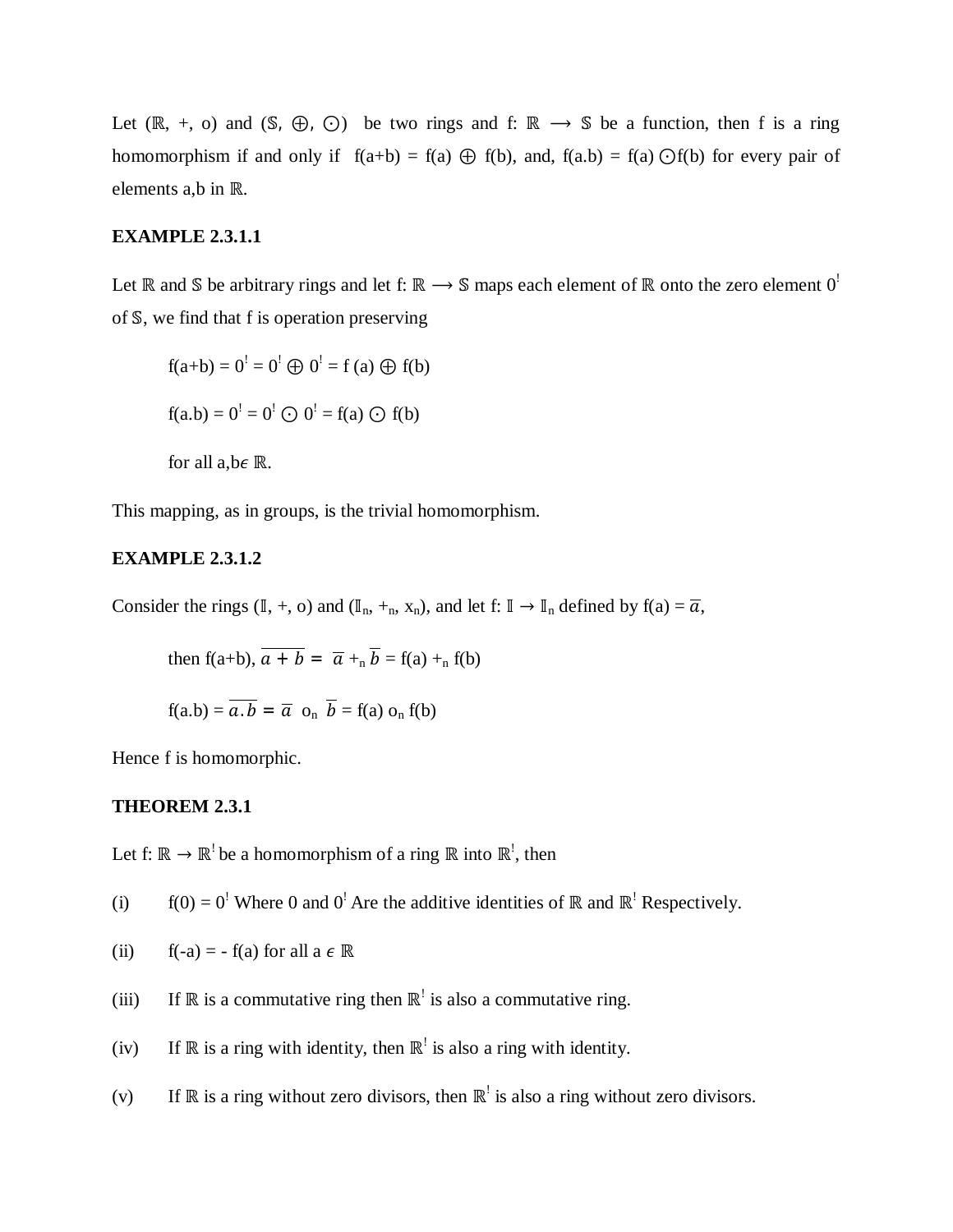- (vi) If  $\mathbb R$  is a skew field then  $\mathbb R^!$  is also a skew field.
- (vii) If  $\mathbb R$  is a field then  $\mathbb R^!$  is also a field.

## **PROOF**

(i) 
$$
f(a) + f(o) = f(a+o)
$$
 Definition of homomorphism i.e.  $f(a) + f(o) = f(a) = f(a) + o1$ 

 $\Rightarrow$  f(o) = o<sup>!</sup> by LCL.

(ii) 
$$
f(a) + f(-a) = f(a + (-a))
$$
 definition of homomorphism i.e.  $f(a) + f(-a) = f(0) = 0$ 

 $\Rightarrow$  f(-a) = - f(a)

(iii) Since ℝ is commutative  $f(ab) = f(ba)$ 

 $F(a) f(b) = f(b) f(a)$  (definition of homomorphism)

Hence  $\mathbb{R}^!$  Is also commutative.

(iv) Let  $1 \in \mathbb{R}$  be the unity of  $\mathbb{R}$ ,

 $f(a) = f(a.1) = f(a) f(1)$ 

 $\Rightarrow$  f(1) is the unity element of  $\mathbb{R}^!$ 

Thus  $\mathbb{R}^!$  is also a ring with identity.

(v) From (1) we have  $f(0) = 0^{\frac{1}{2}}$ . Since the mapping f is one-one then 0 is the only element of  $\mathbb R$  which has the f- image o<sup>!</sup>.

Let  $f(a) \neq 0^! \implies a \neq 0$ 

Similarly if  $f(b) \neq 0^! \implies b \neq 0$ 

Now,  $ab \neq 0$  since ℝ has no zero divisors

 $\Rightarrow$  f(ab)  $\neq$  f(0) = 0<sup>!</sup>

Hence  $\mathbb{R}^!$  Has no zero divisors.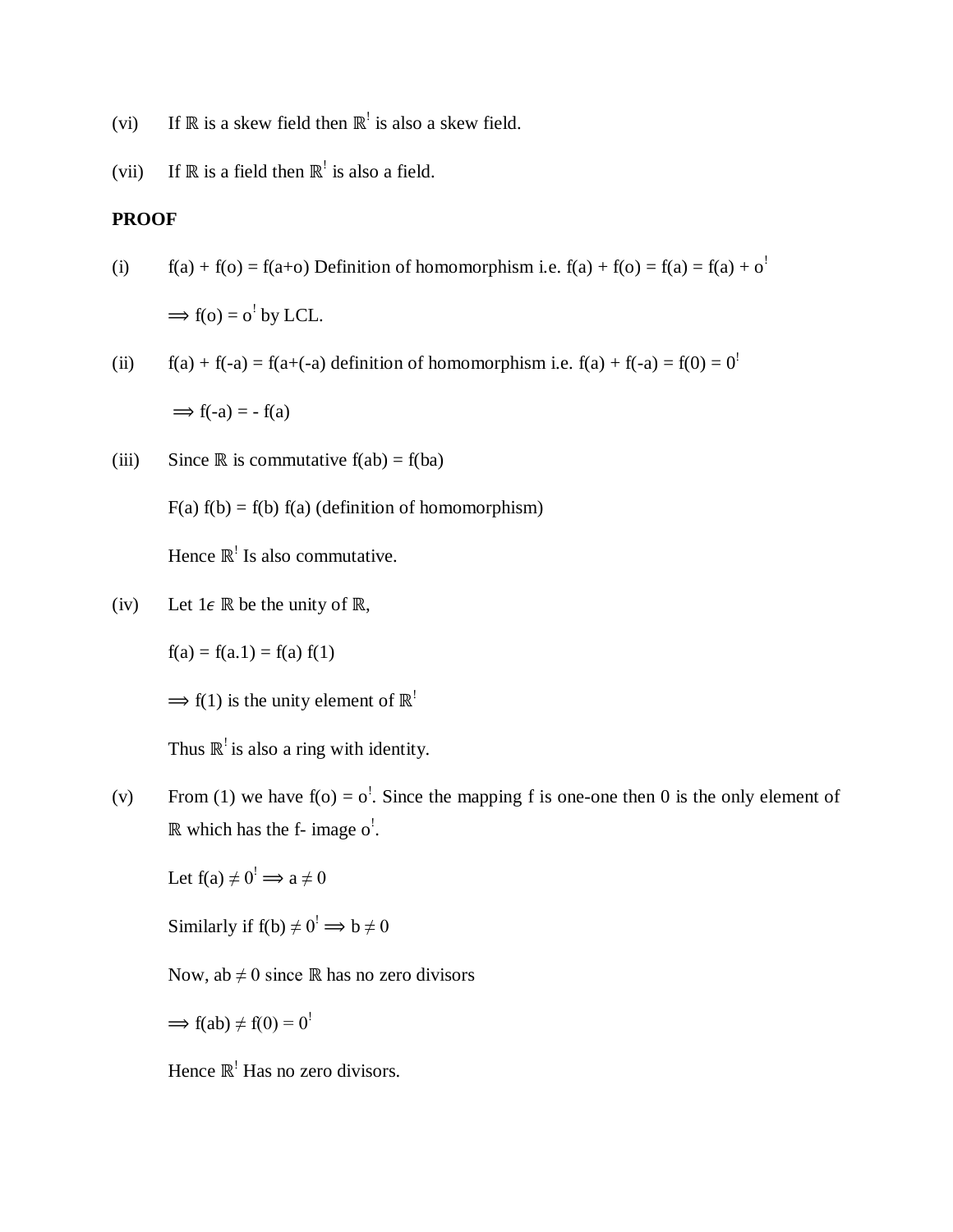(vi) If R is a skew field this means it is a ring with unity element and without zero divisors. Thus in view of (iv) and (v),  $\mathbb{R}^1$  Will also be a ring with unity element and without zero divisors. Hence  $\mathbb{R}^!$  Is a skew-field also.

(vii). If ℝ is a field , then it is a commutative ring with unity element and without zerodivisors. Hence in view of (iii), (iv) and (v)  $\mathbb{R}^1$  Will also be a commutative ring with unity element and without zero divisors. i.e.  $\mathbb{R}^!$  Is also a field.

#### **2.3.2 ISOMORPHISM OF RING**

Two rings (ℝ, +, o) and (ℝ', +', o') are said to be isomorphism if there exists a one-to-one homomorphism f from  $\mathbb R$  onto  $\mathbb R^!$ , and we write  $(\mathbb R, +, 0) \cong (\mathbb R^!, +, \circ')$ .

## **2.3.3 KERNEL OF HOMOMORPHISM**

If f is a homomorphism from ring ( $\mathbb{R}, +$ , o) into ring ( $\mathbb{R}^1$ ,  $+$ <sup>1</sup>, o<sup>1</sup>) the kernel of f is

Ker. (f) = { $a \in \mathbb{R}$ : f( $a$ ) =  $0^!$  }

Where  $0^!$  Is the zero element of  $(\mathbb{R}^!, +, \circ')$ .

## **THEOREM 2.3.3.1**

If f is a homomorphism from  $(\mathbb{R}, +, o)$  onto  $(\mathbb{R}^!, +, o')$  then  $(\mathbb{R}/\text{Ker}(f), +, o) \cong (\mathbb{R}!, +!, o!)$ .

## **PROOF**

Define  $\bar{f}$ :  $\mathbb{R}/$  Ker(f)  $\rightarrow \mathbb{R}$ <sup>!</sup> The induced mapping by taking  $\bar{f}$  (a + Ker (f)) = f(a).

From the proof of theorem earlier (ℝ/ Ker(f), +, o)  $\cong$  (ℝ!, +!, o!) by f. Thus we only need to show that  $\bar{f}$  preserves the multiplication operation (ℝ/ Ker(f), +, o). How  $\bar{f}$  (a + Ker (f)).(b + Ker (f)) =  $\bar{f}(a.b + Ker(f)) = \bar{f}(a.b) = f(a)^{-2}f(b) = \bar{f}(a + Ker(f))^{1}$ . (b + Ker (f)). Proved.

### **2.3.4 IMBEDDING OF A RING INTO ANOTHER**

A ring R is imbedded in another ring R<sup>!</sup> If there exists some subrings S or R<sup>!</sup> Such that R  $\cong$  S.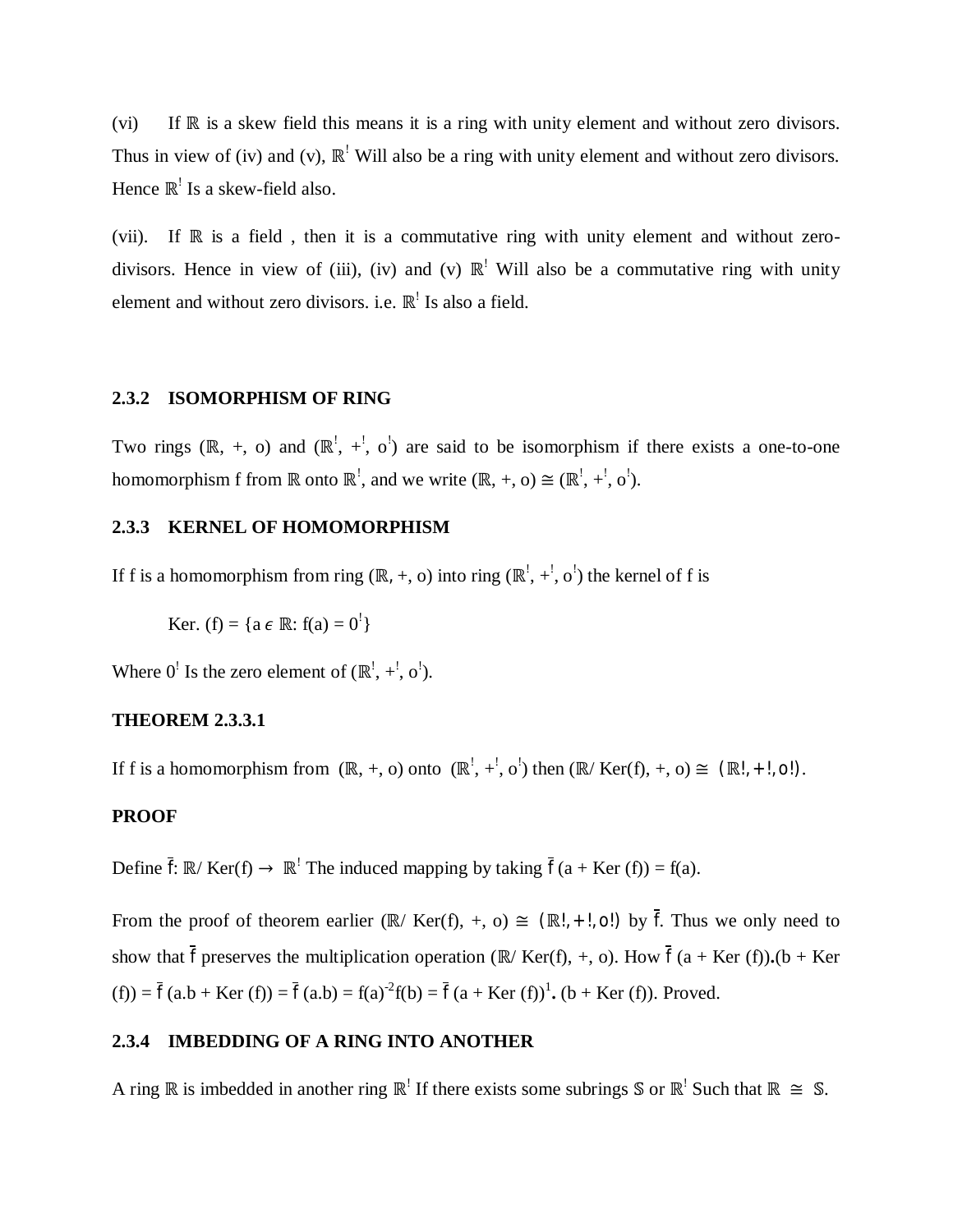## **THEOREM 2.3.4.1**

Any ring can be imbedded in a ring with identity.

## **PROOF**

Let  $\mathbb R$  be an arbitrary ring and  $\mathbb I$  the ring of integers. Construct the cross product

 $\mathbb{R}$  x  $\mathbb{I} = \{(a,b): a \in \mathbb{R}, b \in \mathbb{I}\}\$ 

and define the following operations on  $\mathbb{R} \times \mathbb{I}$ 

 $(a,m) + (b,n) = (a+b, m+n)$ 

 $(a,m),(b,n) = (ab + mb + na, mn).$ 

Under these operations  $\mathbb{R} \times \mathbb{I}$  becomes a ring. Its additive and multiplicative identities are  $(0,0)$ and  $(0,1)$  respectively, since  $(0,0)+(a,b) = (a,b)$  and,  $(0,1).(a,b) = (a,b)$  and the additive inverse of any element (a,m) is (-a, -n). Hence  $\mathbb{R} \times \mathbb{I}$  is a ring with identity.

Now, consider the subset  $\mathbb{R} \times \{0\}$  of  $\mathbb{R} \times \mathbb{I}$ 

 $\mathbb{R} \times \{0\} = \{(a,0) : a \in \mathbb{R}\}\$ 

This is a subring of ℝ x I since if (a,0), (b,0)  $\epsilon$  ℝx{0} then

$$
(a,0)+(b,0)=(a+b,0) \in \mathbb{R}x\{0\}
$$

$$
(a,0).(b,0) = (a.b, 0) \in \mathbb{R} \times \{0\}
$$

To show that  $\mathbb{R} \times \{0\}$  is isomorphic to  $\mathbb{R}$ , define f:  $\mathbb{R} \to \mathbb{R} \times \{0\}$  by

$$
f(a)=(a,0)
$$

Evidently, f is one-to-one, and is also operations preserving for

$$
f(a+b) = (a+b,0) = (a,0)+(b,0) = f(a)+f(b)
$$

$$
f(a.b) = (a.b, 0) = (a, 0)
$$
.  $(b, 0) = f(a)+f(b)$ 

Hence  $\mathbb{R} \cong \mathbb{R} \times \{0\}$  and so  $\mathbb{R}$  is imbedded in  $\mathbb{R} \times$ . This complete the proof.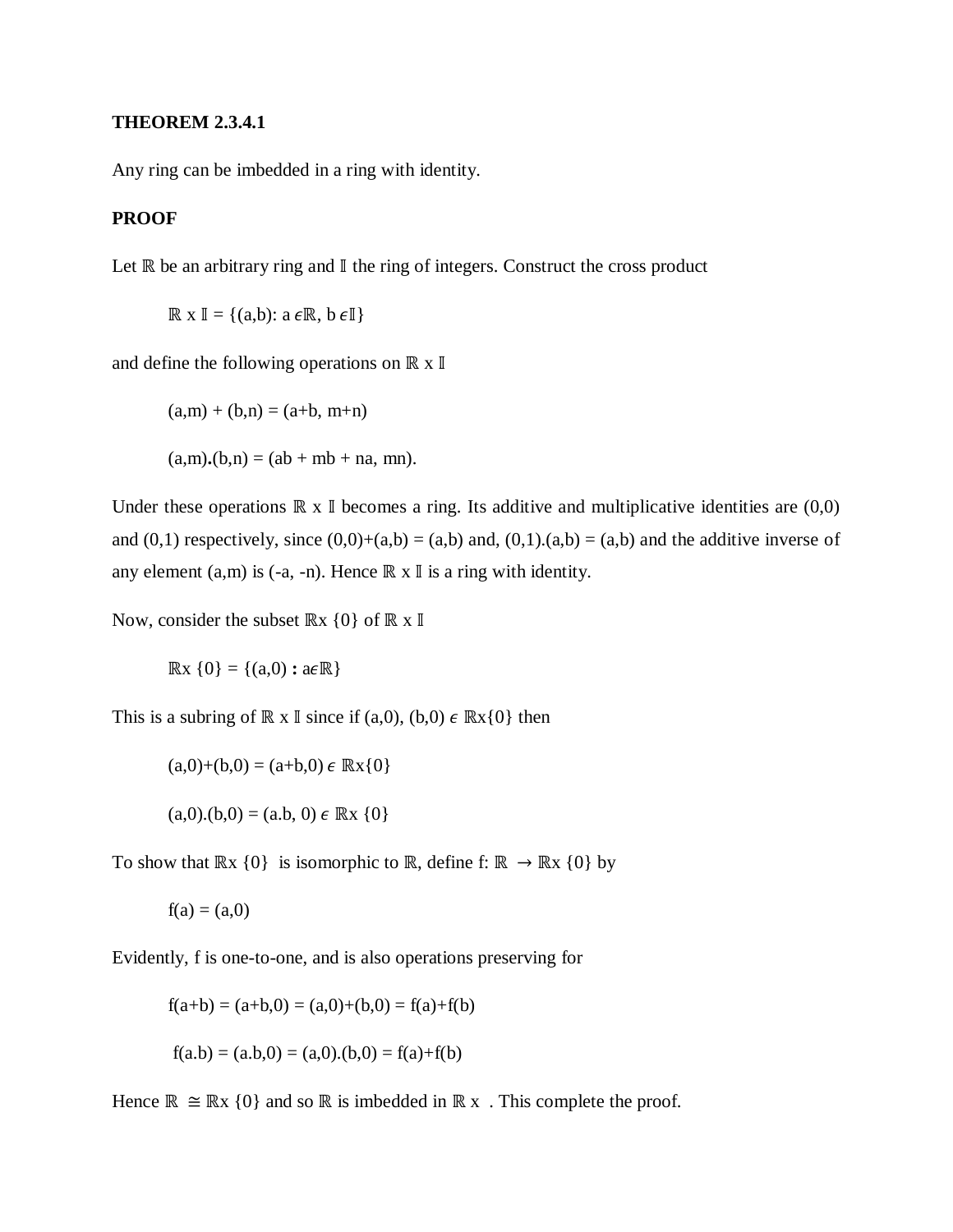## **NOTE:**

Since it is possible to embed any ring without identity in a ring with identity, there is no loss of generality in assuming that every ring has an identity element.

## **EXAMPLE 2.3.4.1**

 $(\mathbb{I}, +, o)$  is embedded in  $(\mathbb{Q}, +, o)$  by the embedding f: m  $\rightarrow$  m/1 while  $(\mathbb{I}, +, o)$  is embedded in  $(C, +, o)$  by the embedding f:  $a \rightarrow a + o$ ,i.

#### **THEOREM 2.3.4.2**

Any finite integral domain is a field.

## **PROOF**

Suppose  $a_1, a_2, \ldots, a_n$  are elements of ring (ℝ, +, o). For a fixed non-zero element a∈ℝ, consider a.  $\{a_1, a_2, \ldots, a_n\}$ . The products a.a<sub>1</sub>, a.a<sub>2</sub>, ..., a.a<sub>n</sub> are all distinct, for if a.a<sub>1</sub> = a.a<sub>i</sub>, then a<sub>1</sub> = a<sub>i</sub>, by the leftcancellation law. It follows that each element of ℝ is of the form a.a<sub>1</sub>.

In particular, there exists some  $a_1 \in \mathbb{R}$  such that  $a_1 = 1$ . Since multiplication is commutative we have  $a_1 = a^{-1}$  which shows that every non-zero element of ℝ is invertible.

Hence,  $(\mathbb{R}, +, o)$  is a field.

## **2.3.5 FIELD OF QUOTIENTS**

Let D be an integral domain and F be a field containing a subset D' such that  $D \cong D'$ , then F is called the field or quotients of D (or the quotient field of D).

We now extend the ideas of the above theorem into constructing the embedding field itself, that is, the field of quotient.

### **THEOREM 2.3.5.1**

Any integral domain can be embedded in a field. That is, from the elements of an integral domain D, it is possible to construct a field F which contains a subset D' isomorphic to D.

#### **PROOF**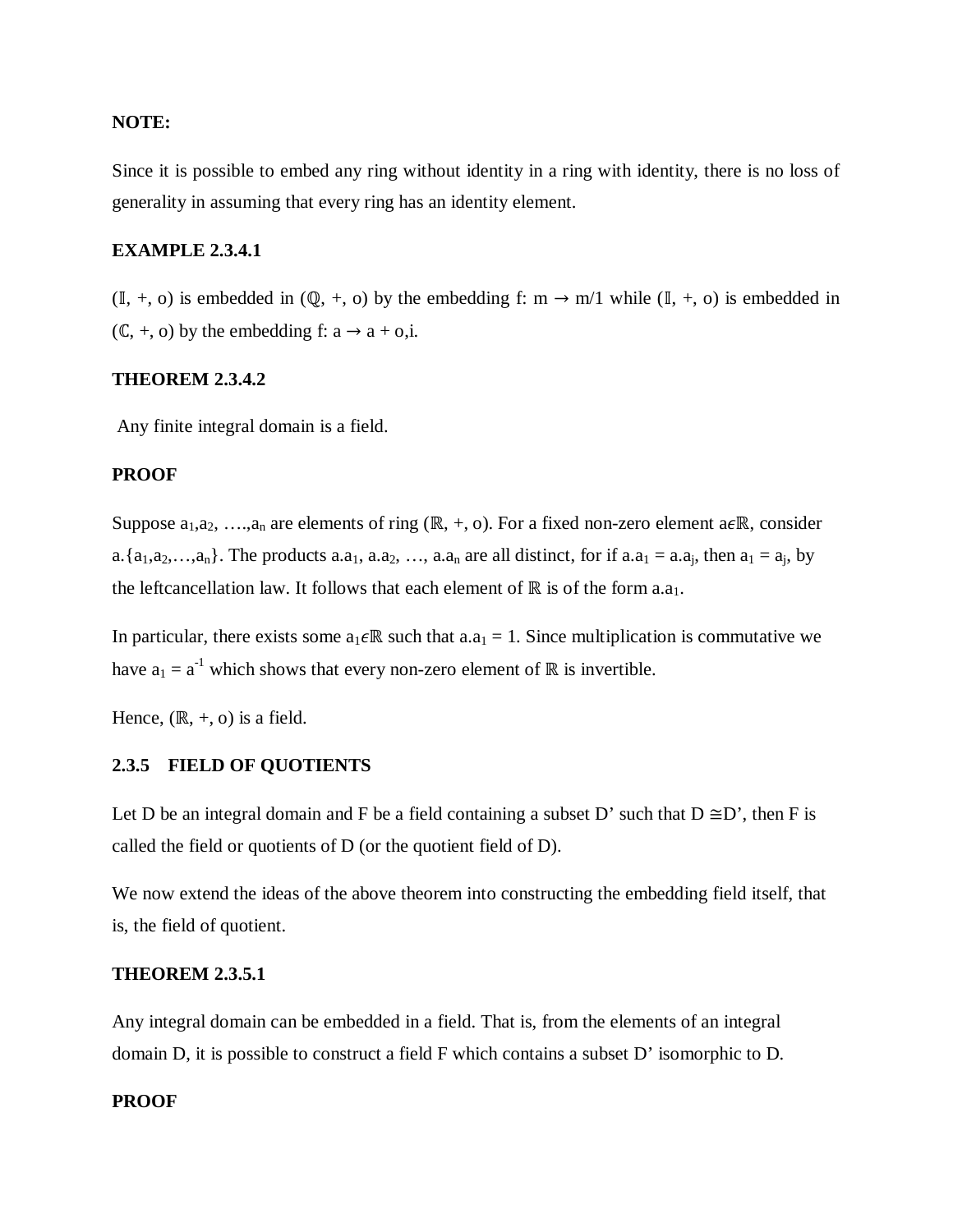Let D be an integral domain and let  $D_0$  denote the set of all non-zero elements of D.

Form a set D x  $D_0$ , say,  $S = \{(a,b): a \in D, b \in D_0\}$ 

Define a relation  $\sim$  as follows:

 $(a,b)$  ~(c,d) iff ad = bc for all  $(a,b),(c,d) \in S$ .

This is an equivalence relation, because  $(a,b) \sim (a,b)$  since  $ab = ba \implies \sim$  is reflexive.

Also, if (a,b) ~(c,d), then ad = bc or cd = da  $\Rightarrow$ (c,d) ~ (a,b). That is ~is symmetric.

```
Also, if (a,b) ~ (c,d) and (c,d) ~ (e,f)
```
Then,  $ad = bc$  and  $cf = de$ 

i.e. 
$$
(ad)f = (bc)f \implies (ad)f = b(cf)
$$
  
\n $\implies a(df) = b(de)$   
\ni.e.  $a(fd) = b(ed) \implies (af)d = (be)d$   
\n $\implies af = be (by R.C.L)$   
\n $(a,b) \sim (e,f) \implies \sim \text{ is transitive.}$ 

Hence, the relation partitions the product set S into disjoint equivalence classes.

Let us denote the equivalence class containing

(a,b) by 
$$
\frac{a}{b}
$$
 (oe [a,b] or  $(\overline{a}, \overline{b})$   
i.e.  $\frac{a}{b} = \{ (c,d) : (c,d) \sim (a,b) \}$  of course, if  $(a,b) \sim (c,d) \Longrightarrow \frac{a}{b} = \frac{c}{d} \Longrightarrow ad = bc$ .

Now let us form a set F where

 $F = \{\frac{a}{b} : a \in D, b \in D_0\}$  is the set of equivalence classes

And define the following operations of F: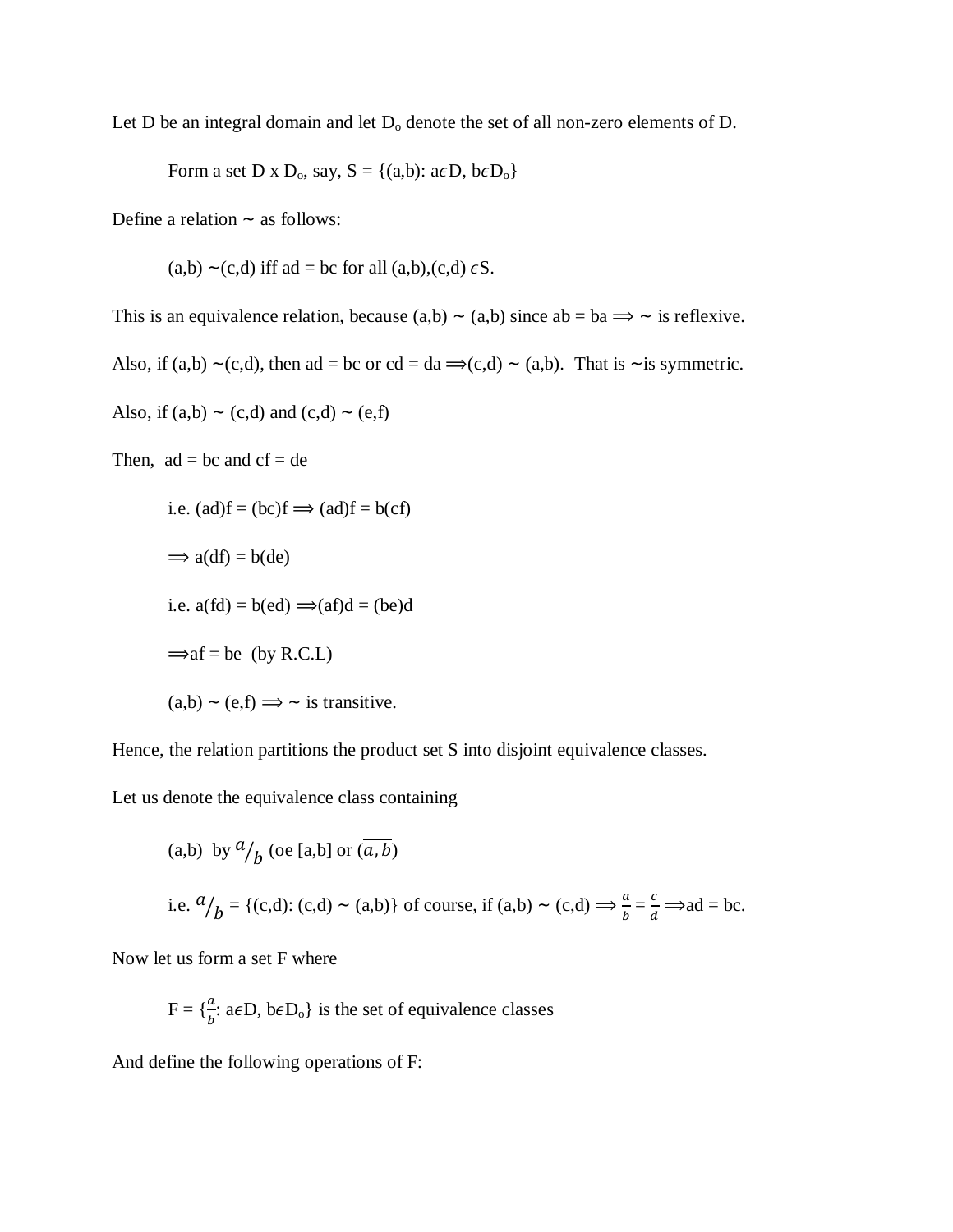| Addition:       | $\frac{a}{b} + \frac{c}{d} = \frac{ad + bc}{bd}$ for all $\frac{a}{b}$ , $\frac{c}{d} \in F$  |
|-----------------|-----------------------------------------------------------------------------------------------|
| Multiplication: | $\frac{a}{b} \cdot \frac{c}{d} = \frac{ac}{bd}$ for all $\frac{a}{b} \cdot \frac{c}{d} \in F$ |

We claim that these operations are well-defined and illustrated as follows:

If 
$$
\frac{a}{b} = \frac{a_1}{b_1}
$$
 and  $\frac{c}{d} = \frac{c_1}{d_1}$ , then

(i) 
$$
\frac{a}{b} + \frac{c}{d} = \frac{a_1}{b_1} + \frac{c_1}{d_1} \implies \frac{ad + bc}{bd} = \frac{a_1d_1 + b_1c_1}{b_1d_1}
$$

$$
\Rightarrow (ad + bc) b_1 d_1 = bd(a_1 d_1 + b_1 c_1)
$$

From L.H.S,  $(ad + bc)b_1d_1 = adb_1d_1 + bcb_1d_1$ 

 $=$  ab<sub>1</sub>dd<sub>1</sub> + bb<sub>1</sub>cd<sub>1</sub>

$$
= ba_1 dd_1 + bb_1 dc_1
$$

 $= bda_1d_1 + bdb_1c_1$ 

$$
= bd(a_1d_1 + b_1c_1) = RHS
$$

Hence, addition is well defined.

(ii) 
$$
\frac{a}{b} \cdot \frac{c}{d} = \frac{a_1 \cdot c_1}{b_1 \cdot d_1} \implies acb_1d_1 = bda_1c_1 = bda_1c_1
$$
  
From L.H.S,  $acb_1d_1 = a_1bcd_1$ 

$$
=ba_1dc_1\ =\ bda_1c_1=R.H.S
$$

Hence multiplication is also well defined.

Now we can verify that under these operations F forms a field.

The additive identity is  $\frac{0}{a}$  where  $a \neq 0$ And the multiplicative identity is  $\frac{a}{a}$ ,  $a \neq 0$ The additive inverse of  $\frac{a}{b} = -\frac{a}{b}$  $\frac{a}{b}$  and the multiplicative inverse of  $\frac{a}{b}$  is  $\frac{b}{a}$  (a  $\neq$  0) Associativity, commutativity and distributivity can also be easily established. Hence (F, +, o) is a field.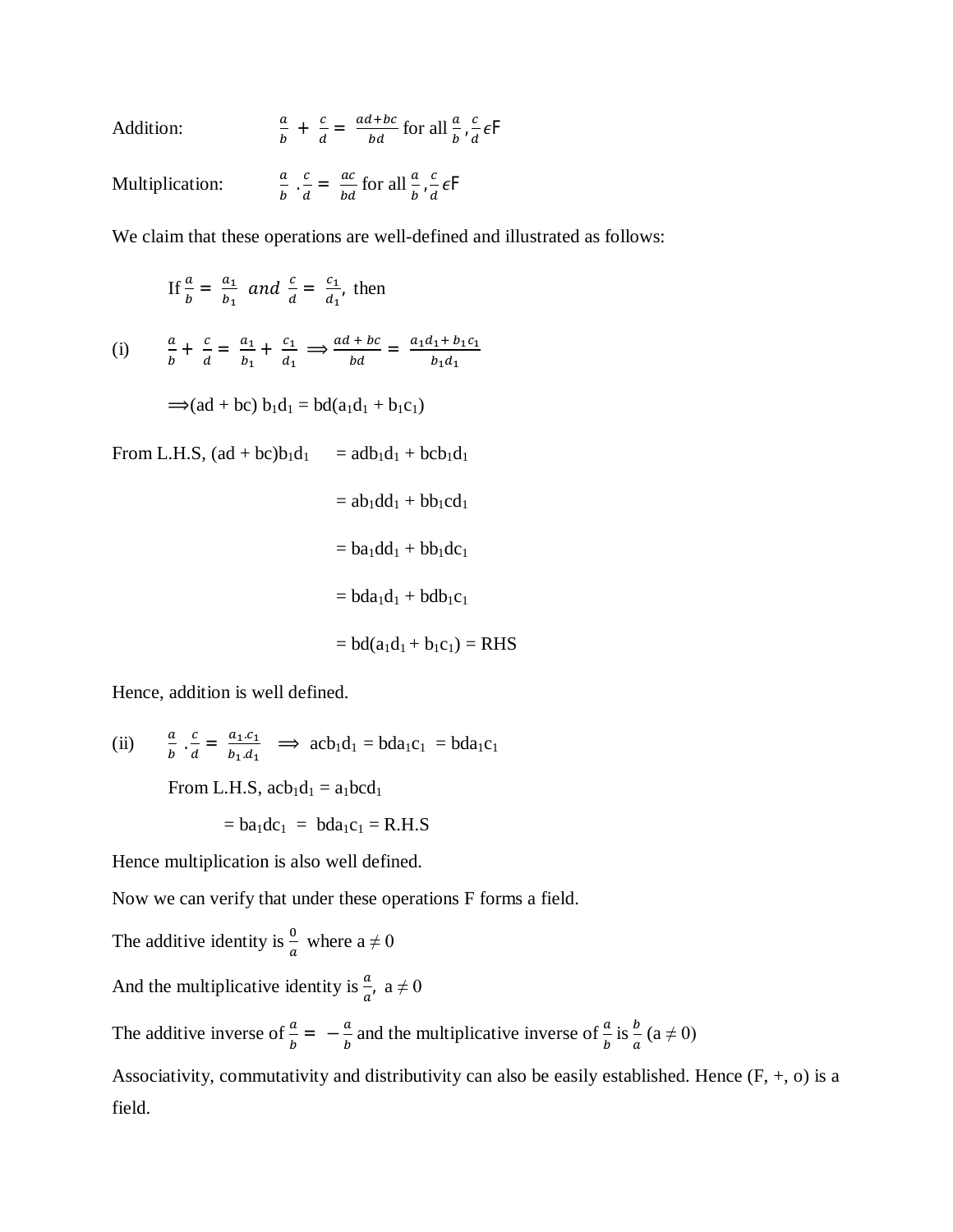Now Let  $D' \underline{c} F$  where

$$
D' = \left\{ \frac{ax}{x} : a \in D, x \in D_0 \right\}
$$

Since if  $x \neq 0$ ,  $y \neq 0$ , then  $\frac{ax}{x} = \frac{ay}{y}$  $\frac{dy}{y}$  for axy = xay

Hence, we can write D' for any non-zero x as

$$
\mathbf{D'} = \left\{ \frac{ax}{x} : a \in \mathsf{D} \right\}
$$

Now we define a mapping f:  $D \rightarrow D'$  by

$$
f(a) = \frac{ax}{x} \text{ for all } a \in D
$$

f is one-to-one because if  $f(a) = f(b)$  then

$$
\frac{ax}{x} = \frac{bx}{x} \implies ax^2 = bx^2 \implies (a - b)x^2 = 0
$$

Or  $a - b = 0 \implies a = b$ 

f is onto, since for any  $\frac{ax}{x} \in D'$  there is  $a \in D$  such that  $f(a) = \frac{ax}{x}$ 

Finally f preserves operations because

$$
f(a+b) = \frac{(a+b)x}{x} = \frac{(a+b)x^2}{x^2} = \frac{ax^2 + bx^2}{x^2}
$$

$$
= \frac{ax^2}{x^2} + \frac{bx^2}{x^2} = \frac{ax}{x} + \frac{bx}{x} = f(a) + f(b)
$$
And  $f(ab) = \frac{(ab)x}{x} = \frac{abx^2}{x^2} = \frac{ax.bx}{x.x}$ 
$$
= \frac{ax}{x} \cdot \frac{bx}{x} = f(a) \cdot f(b)
$$

Hence, f is isomorphic, that is,  $D \cong D'$ .

We see that the elements of D' can be identified with the elements of D in a one-to-one basis, and so  $D \underline{c} F$ .

### **EXAMPLE 2.3.5.1**